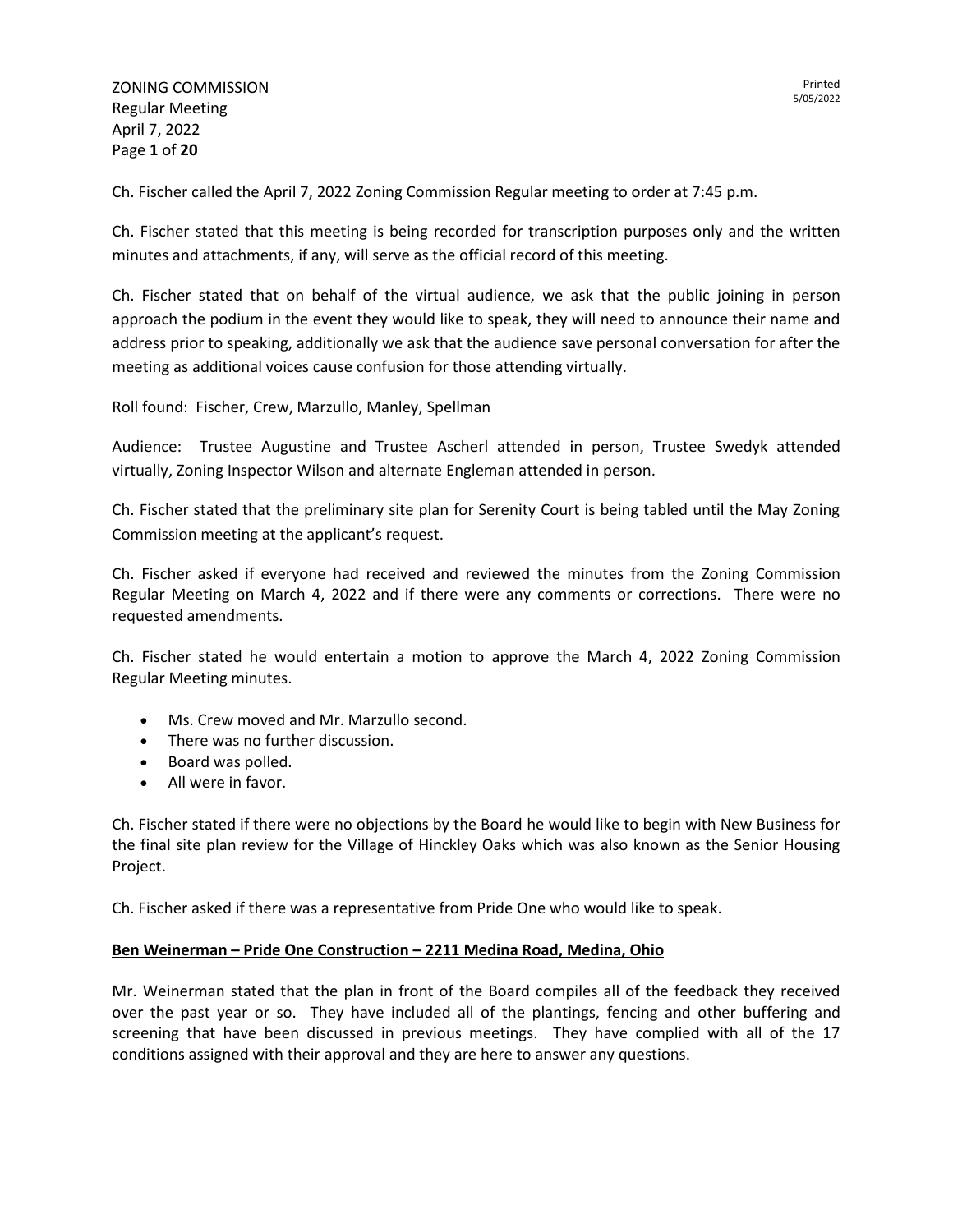ZONING COMMISSION Regular Meeting April 7, 2022 Page **2** of **20**

Ms. Crew stated she didn't see mounding on the landscaping map and asked if it is designated. Mr. Weinerman stated that the mounding discussed in a previous meeting was for the south property line abutting the industrial and they don't show mounding on that property line. Mr. Weinerman stated the reason for that is through the engineering process it was brought to their attention that the property to the south of them is draining north onto their property and through Medina County Engineering review and Davey Civil Engineering Design it has been determined that they need to capture that water in their storm water system. They have catch basins behind the buildings on the south property line that captures that water running north from the industrial park onto their property into the catch basins which gets routed to the detention basin that you see on W. 130<sup>th</sup>, which will then treat the storm water and release it at an engineered rate.

Ch. Fischer stated that they had already talked about oversizing the pond to try to control the waterflow – is that oversized further or was the oversizing that was already done sufficient to capture the additional water coming from the south property.

Mr. Weinerman stated it has been designed to capture that water running from the south property. Mr. Weinerman stated their concern was by putting in mounding on their south property line that they would be damming that water up and creating a more drastic drainage issue for the neighbor to the south. They have been conscious of that and they have included many plantings, more than what was initially approved on the 6/10/21 landscape plan, as well as the 6 foot shadowbox privacy fencing on that south property line.

Ch. Fischer asked if he could explain shadowbox. Mr. Weinerman stated it is the typical privacy fence where the boards are running horizontal, this will be a decorative vinyl, but it would not be opaque in any way.

Ch. Fischer read through one of the conditions of the Board of Zoning Appeals – item 4 – *along with sufficient mounding, a minimum of a 6 foot fence shall be installed along the south side of the property, which is the property line abutting the industrial parkway*. Ch. Fischer stated he understands the rationale for no mounding, but can they increase the size of the fence because the Board of Zoning Appeals had intended them to have a mound and then a fence, which would increase the height primarily because the property to the south is an Industrial District which means noise and light pollution and they want to minimize how much their residents are experiencing potential noise and light pollution.

Mr. Weinerman stated he appreciates the concern for their future residents, but it should be noted that when their residents come to visit the community, they will very clearly in broad daylight see the industrial park to the south and they would be making the conscious decision to living adjacent to it. Ch. Fischer stated they would be seeing one current use of that property, but there are many other industrial uses of that property and that could change at any time, so it's not just the current use, it's future uses they have to be concerned about.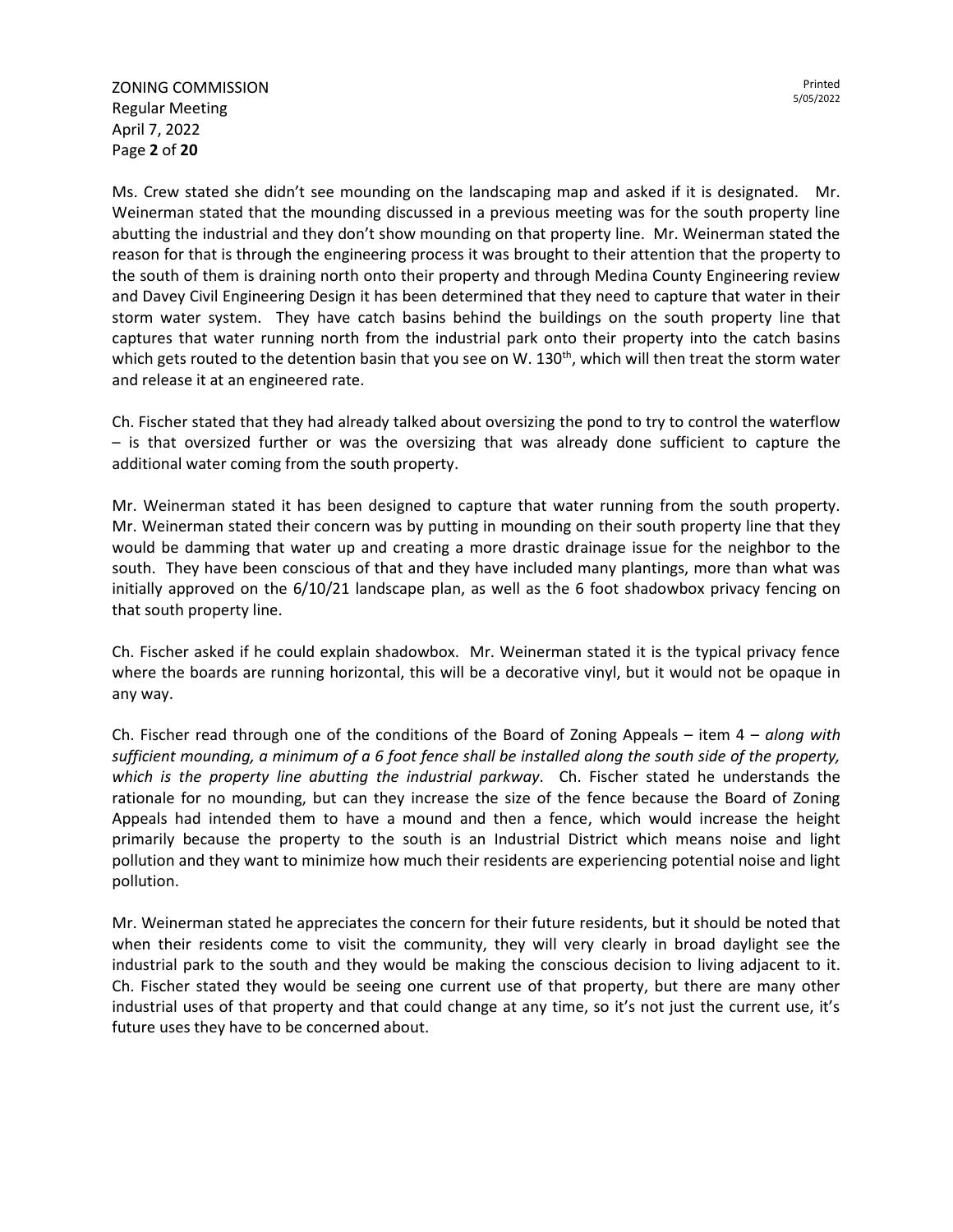Mr. Weinerman stated if an 8 foot fence would appease the Board they can do that, their goal is not to make the property look as though it is a penitentiary, they want it to look inviting and he thinks the higher the fences the more it looks like they are trying to keep people out or just not as inviting.

Ch. Fischer stated that he imagines the fence, whatever the size, is going to be on the south side of the trees so they will have the fence immediately adjacent to the property line and then they will have the trees inside of that to hopefully break up the fence from the perspective of the homeowners within the development, and Mr. Weinerman confirmed.

Ch. Fischer stated he would like to move discussion from the south to the west and then continue around the property. Ch. Fischer asked if there are any other comments on the south side abutting the industrial district.

Mr. Spellman asked now that there is no mounding, it no longer complies with the condition that was there, do they have to go back and get a revision.

Ch. Fischer stated the word sufficient used in the condition creates a gray area, and they might be able to work with that outside of going back to the Board of Zoning Appeals – Ch. Fischer asked Zoning Inspector Wilson his thoughts on this.

Zoning Inspector Wilson stated that he doesn't think they have to return to the Board of Zoning Appeals if the Zoning Commission is satisfied with the final site plan.

Mr. Marzullo asked what the anticipated final height of that fence would be if there were mounding. Mr. Marzullo stated if you look at the mounding that was done at the Trails of Redwood, they are big mounds. Ch. Fischer stated the Board of Zoning Appeals didn't specify, and Mr. Marzullo stated that if they are looking for sufficient mounding and a fence and they are both required he thinks that is what they need to figure out – is an additional 2 feet of fence providing that barrier that was originally envisioned.

Ch. Fischer stated that he understands that balance and he also understands why they might not be able to do that because they cannot have earth where water needs to penetrate. The last thing they want to do is create another water issue, so the rationale for excluding the mounding is reasonable, if that's an accurate statement. Ch. Fischer stated they can work through the conditions at the very end, he would just like to do a sweeping overview of the different issues they might have and then they can work on whether they want to approve, approve with conditions, or reject this plan.

Mr. Marzullo asked if there are any waterflow studies that actually show where the water is going. Mr. Weinerman showed the Board the drainage study that was submitted to Medina County Engineering. Mr. Weinerman stated that it was their responsibility to manage according to Medina County. Mr. Weinerman described the markings and the drainage patterns on the drainage study.

Ch. Fischer stated, based on what they are shown they might be able to do some mounding on the southwest side potentially, but that would mean a partial mound. Mr. Weinerman stated the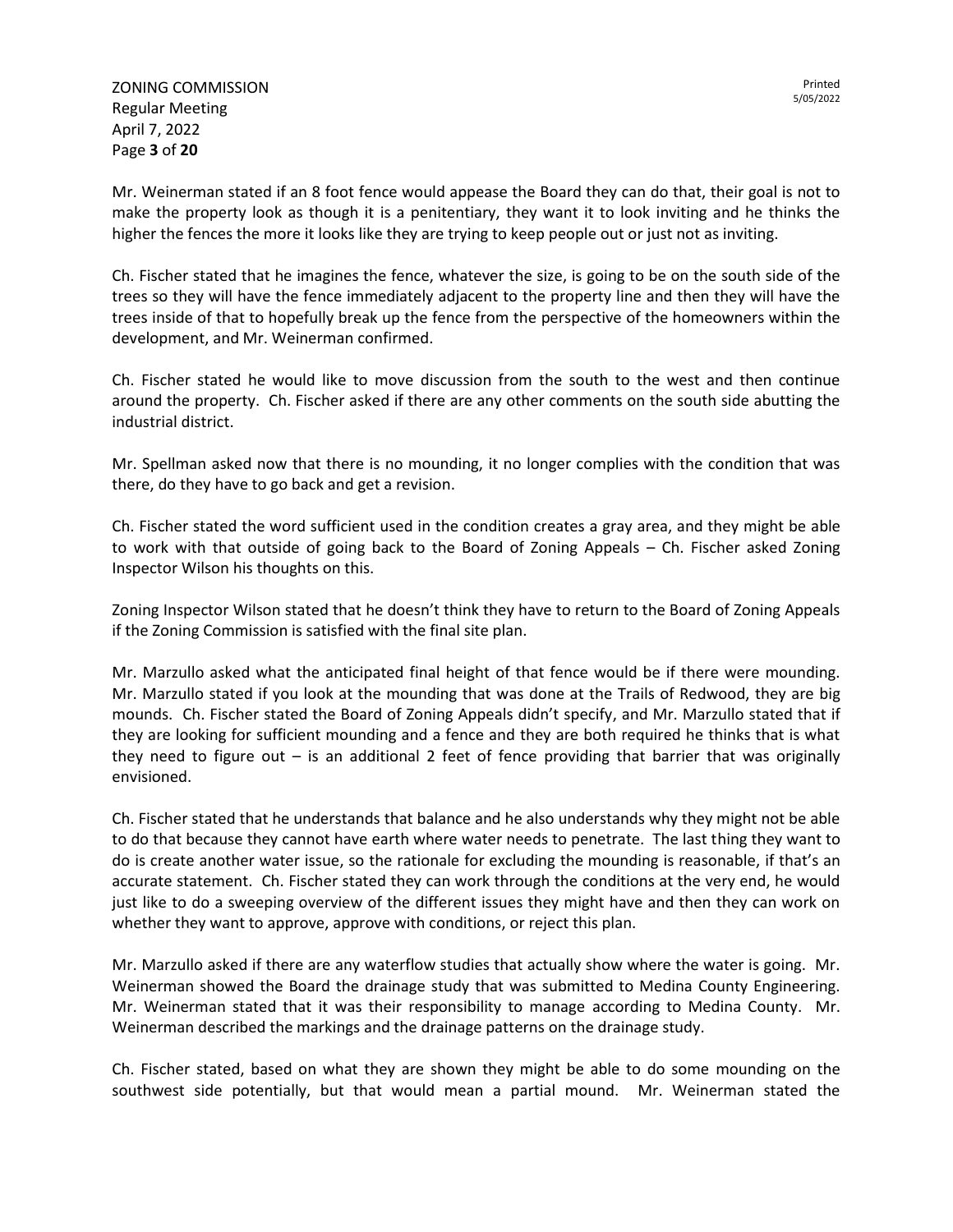ZONING COMMISSION Regular Meeting April 7, 2022 Page **4** of **20**

topography shows behind the buildings is a drainage swale with storm water basins, approximately 4 catch basins capturing the water, and they have to maintain drainage behind their buildings for flooding reasons, so while there might be a 30 or 25 foot buffer from the property line to their building, a good portion of that needs to be a swale, so any mounding on the property line would be very minimal.

Ch. Fischer asked if there were any other comments regarding this and there were none. Ch. Fischer stated on the W. 130<sup>th</sup> side he can see the right-of-way and he asked if there is a split rail fence on that side and does it continue along the whole side. Ch. Fischer stated he couldn't determine the fencing elevation.

Mr. Weinerman stated that with the way the pond lays out, their intention was to only do that on the south side of their entry drive on W. 130<sup>th</sup>. Mr. Weinerman stated a few sections going south – maybe 18-24 feet – then it would be L-shaped at the entry with faux gates. Ch. Fischer stated that is approximately by his measurements about 510 feet, so they would do about 120 foot on the south side of the entrance and then the rest would be arbor-vitaes, and Mr. Weinerman confirmed. Ch. Fischer noted that the parking lot appears to have changed, prior to this submission, he thought there was parking on the north side of the club house and they have moved that parking to the east side of the existing parking, and Mr. Weinerman confirmed. Ch. Fischer asked for clarification on 2 boxes shown on the plan, and Mr. Weinerman stated they are both club houses and there is an open courtyard in the center, more than likely it will be a hardscapement of some sort, pavers or something to that effect. Mr. Weinerman stated there will be leasing in one building, possibly a meeting area and other amenities in the other building like a fitness facility, a golf simulator, things of that nature. Mr. Weinerman stated it should be noted that the plan the Board of Zoning Appeals approved did not show a pool. Ch. Fischer asked if there will be a pool and Mr. Weinerman stated there is no pool. Mr. Weinerman stated to the south of the club house buildings they have outdoor recreation like pickleball, and Ch. Fischer asked for clarification on that location.

Ch. Fischer stated the signage on that entrance looks to be on the right of way  $-$  Ch. Fischer asked Zoning Inspector Wilson to confirm if it has to be 10 foot back from the right of way or a variance has to be obtained, and Zoning Inspector Wilson confirmed. Ch. Fischer stated he wants to be sure that it is noted that they will either have to get a variance or they will have to push that signage back 10 feet away from the right of way. Mr. Weinerman stated he doesn't have the scale with him but it's not on the right of way.

Ch. Fischer stated the only comments he has is there are no trees between the south club house and the road, they might want to look into putting some trees in there to break that up so they are not seeing the side of the building that way. Ch. Fischer stated the other item – which will tie in elsewhere too – page 68 of the Resolution states that 5 shade or ornamental trees for every 100 linear feet of lot frontage or fraction thereof – Ch. Fischer explained this is landscaping along the street frontage per what is on page 67 of the Zoning Resolution – Ch. Fischer read through the sections on these pages relating to this. Ch. Fischer stated when he looks at the property abutting W. 130<sup>th</sup> Street, he counts 14 arbor-vitaes across about a 400 foot span, and he is not sure an arbor vitae would be considered a shade tree, and it's not 6 feet at the time of planting. Ch. Fischer asked Mr. Weinerman to explain how they felt the west boundary, where they put those, is sufficient to meet 6B8a of the Zoning Resolution.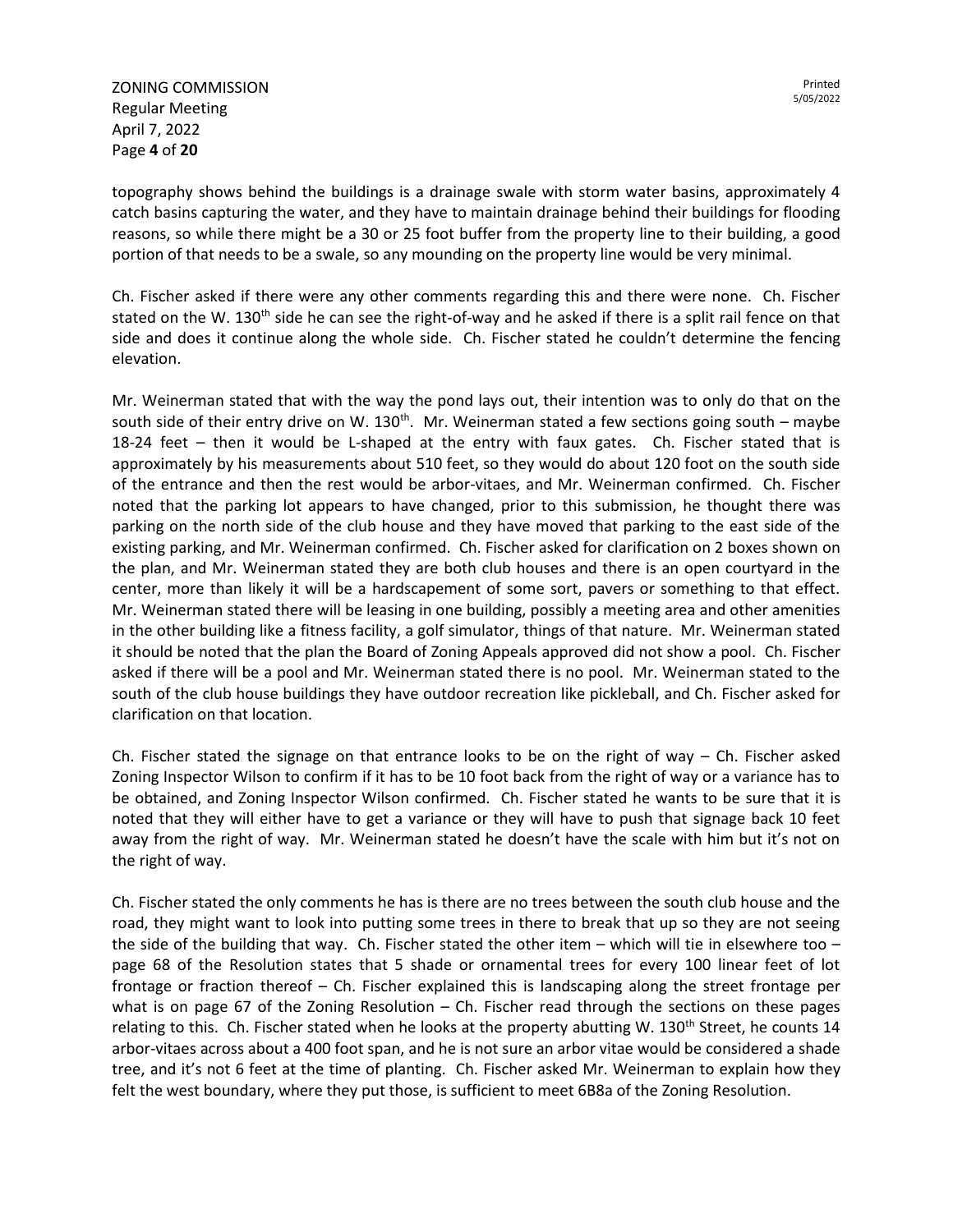ZONING COMMISSION Regular Meeting April 7, 2022 Page **5** of **20**

Mr. Weinerman stated he doesn't see anything that states the trees have to be necessarily planted along the frontage. Mr. Weinerman stated he thinks they provided plenty of plantings throughout the community, and their goal is not to hide their beautiful community, it is to enhance it.

Ch. Fischer stated that it says landscaping along the street frontage and then it says all areas within the required building and parking setback shall be landscaped, and that is talking about the street frontage. Mr. Weinerman asked if they would like to see 20 more trees along the frontage, and Ch. Fischer stated he thinks they need to see more of a combination of trees and shrubs, they need to have some sort of additional landscaping to break up the sight of the complex from the street. Ch. Fischer stated to remember this is a business district, so these are the regulations of a business district because we don't want to see a lot of what is happening in a business district from the roads, so while this might look more residential, it's not residential, it's a business. Mr. Weinerman stated ok we can comply with that.

Ch. Fischer stated the other thing to consider, particularly since this is a senior housing development, they don't know what will happen to the parcel that is located to the northwest of the property, it currently went through Board of Zoning Appeals as a Drug Mart but we don't know for sure that it will be that  $-$  Ch. Fischer stated he wonders if it would make sense to have a sidewalk from the W. 130<sup>th</sup> entrance and then also from the 303 entrance heading into that direction – he realizes it will terminate into nothing currently, but for planning purposes it might make sense to put a sidewalk there because he doesn't want to see residents walking onto the road, particularly if they are handicapped, to get to whatever might be on that parcel. Mr. Weinerman stated he doesn't think that is an issue. It was asked how wide the sidewalk would need to be and Ch. Fischer stated he imagines 4 foot, probably enough for a wheelchair.

Ch. Fischer stated the area behind units one and three he doesn't see any issues, he thinks it's nicely landscaped. Ch. Fischer stated that looking toward the Center Road entrance, the west side, which abuts a B-1 district, he doesn't see any issues with that strip, and no one else had any issues or concerns. Ch. Fischer stated the only suggestion he would have is to consider a sidewalk from that street westwardly toward the business district so there is walking accessibility because they don't want pedestrians in the road, and Mr. Weinerman stated he understood.

Ch. Fischer asked if anyone had any concerns with the front entrance. Mr. Marzullo asked if there would be the same concerns as on the western side, and he also wonders if there is a potential safety issue there if there are going to be 20 foot tall trees right by the entrance. Ch. Fischer stated the other thing to consider there is they do have more trees there. Ch. Fischer asked if they are intending to put the split rail fence along that entranceway and Mr. Weinerman stated yes. Ch. Fischer stated he thinks this will look good and maintain the rural character. Ch. Fischer asked if this is a vinyl split rail, and Mr. Weinerman stated they would do treated lumber stained. Ch. Fischer stated they should keep the required signage right of way in mind.

Ms. Crew asked how wide is the front with the 4 arbor-vitaes, and Ch. Fischer stated he measured 200 feet and they do have the other trees slightly tucked back. Ch. Fischer stated there's not much they can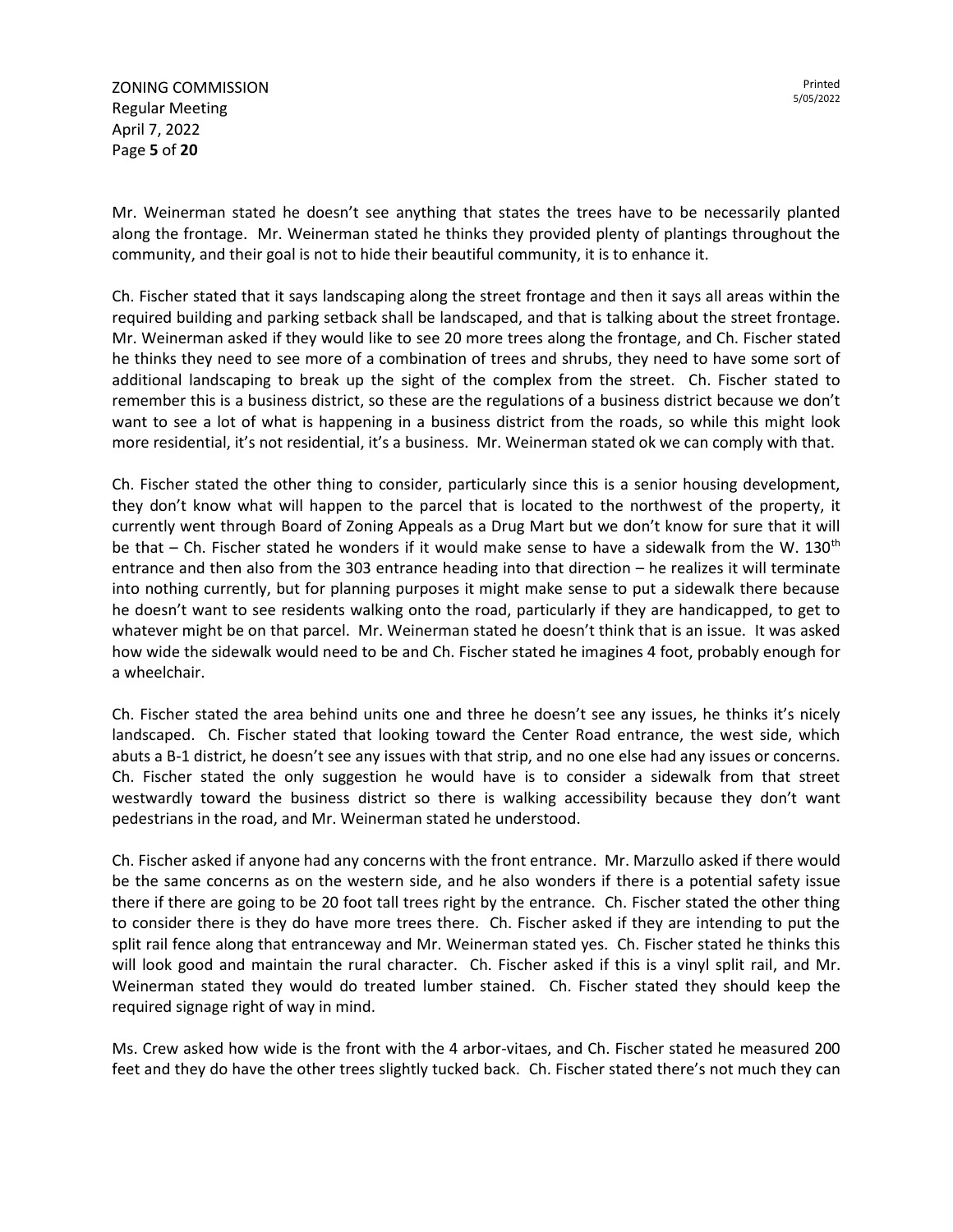ZONING COMMISSION Regular Meeting April 7, 2022 Page **6** of **20**

Printed 5/05/2022

do with this entrance because of the retaining pond – there is a retention basin on the left, there are trees surrounding that. Further discussion regarding what trees could be placed there.

Ch. Fischer asked if they want to create a list of potential conditions at the end and see if they can reach an agreement – it was agreed to do that.

Ch. Fischer referred to the east side – the Center Road entrance coming south that is adjacent to another B-1 property, and he asked if anyone had any concerns with that portion of the property. Mr. Spellman asked if there is any mounding along the east side and the northeast side. Mr. Weinerman stated there is a little bit of mounding just south of that area – the topography is shown on the drainage pattern plan. Mr. Weinerman stated they have done their best to comply with the Board of Zoning Appeals and Zoning Commission in earlier meetings. Mr. Weinerman stated they are also working around engineering constraints. Mr. Spellman asked for the height, and Mr. Weinerman stated it is only a few feet and in a small area. In order to build a mound that is mowable, either a 3 to 1 or 4 to 1 slope, they can only go so tall in that small span. Ch. Fischer asked if the trees would be on the mounding there and Mr. Weinerman confirmed. Mr. Weinerman stated the mounding will start where the property line breaks and goes east. Mr. Weinerman explained on the drawing where the mounds would be.

Ch. Fischer stated if they look at the portion of the parcel running east to west, there is about 460 feet of space in that direction – approximately 50-60 feet of that is adjoining a business lot, the rest of that is adjoining residential lots. Ch. Fischer counted 20 trees and then read through and discussed the requirements of page 69 – 6B8c – Screening of Residential uses.

Ch. Fischer stated across that entire section, they are only seeing 20 trees and that is 410 feet of residential property that they are abutting. – So they are planting 20 trees on 410 feet, that is not achieving a screening of a height of 6 foot. They would have to have numerous rows clustered together to create the solid screen that is required. Mr. Wienerman stated the concern would be that clustering them close together, they all die and then there is no screening. Ch. Fischer asked why they can't do mounding or fencing to help achieve this. Mr. Weinerman stated this is the exact same tree count that was approved through the Board of Zoning Appeals, and Ch. Fischer stated that the Board of Zoning Appeals does not review the final site plan, the Board of Zoning Appeals stated in condition 3 that this has to be approved by the Zoning Commission because they are the body responsible for reviewing and approving landscape designs. Mr. Weinerman stated they could add as many trees as they want. Ch. Fischer stated his preferred option is a mound there because they are trying to make sure that any waterflows are captured and pulled back into the pond, and a mound plus trees will create a much more natural setting and a much higher elevation of blockage than just the trees – the other option is a fence, but that is not natural. Ch. Fischer stated that he would like to hear from residents on the adjoining properties. Ch. Fischer stated that as a business abutting a residential, he doesn't see them coming close to meeting the section of the code.

Mr. Marzullo stated that specifically it says the screening buffer is at least 25 feet in width, so even with a fence there still needs to be something in front of or behind it. Ch. Fischer stated that this goes back to the idea that they want this to blend in creating harmony with adjacent properties.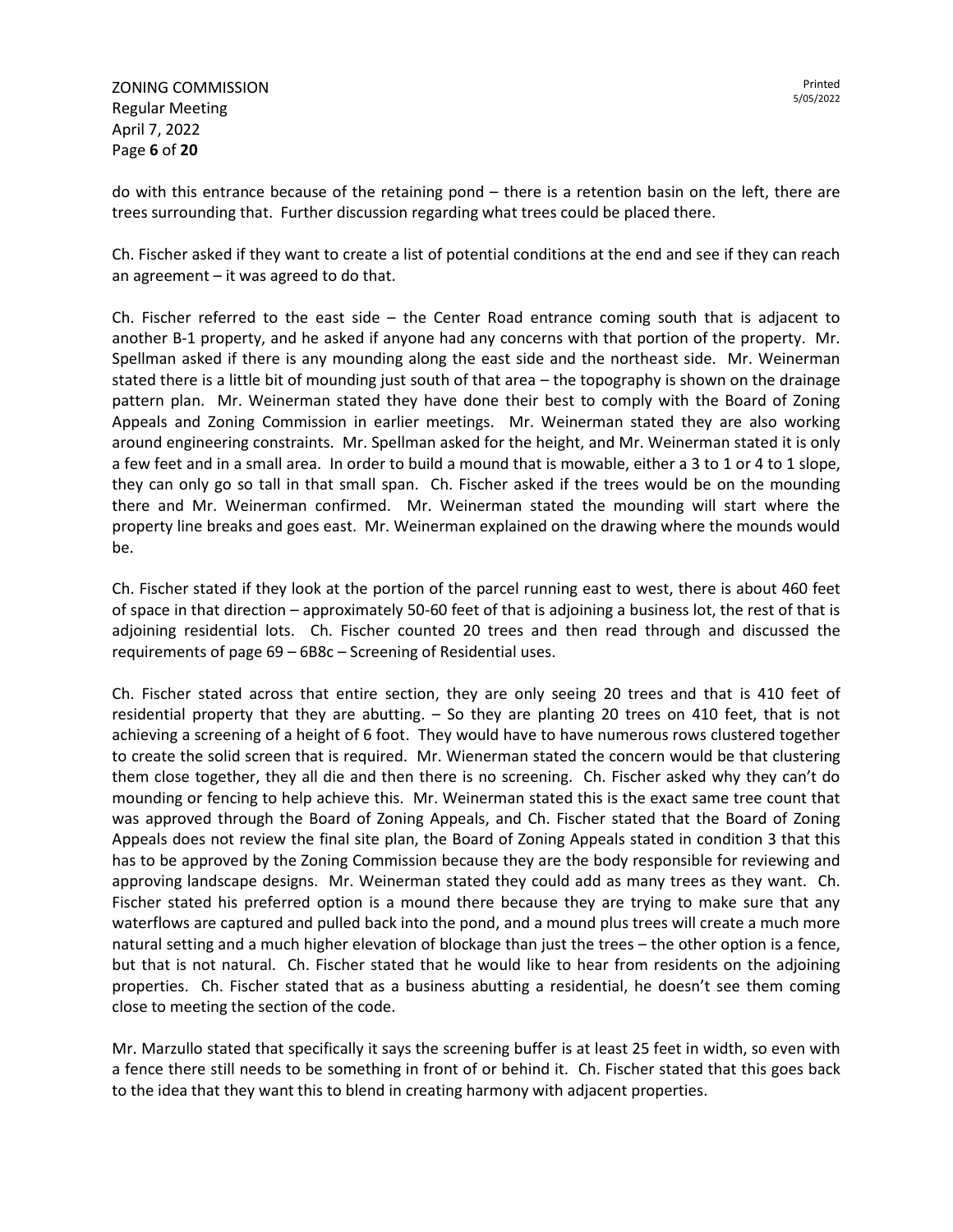ZONING COMMISSION Regular Meeting April 7, 2022 Page **7** of **20**

Mr. Weinerman stated he would prefer to see fencing along the property line for the sake of their residents, so if they are okay with it, he would like to put in a 6 foot privacy fence in combination with some trees. Ch. Fischer stated those trees would have to be on both sides of the fence because they are worried about the harmony with the residential – they are not supposed to be looking at just a fence. Mr. Weinerman stated they can do that.

Mr. Spellman stated he would like to see something more natural. Mr. Weinerman stated the code states a fence is suitable so he thinks that would be suitable. Ch. Fischer asked what his aversion is to mounding there. Mr. Weinerman stated his aversion is creating more water issues for the neighbors, which they have voiced that they have, and the other issue is their duty as it has been engineered is to capture all rainwater on their property – if they put a mound there then there is a portion of it that's not running onto their property and they can't capture the water and he thinks that is an issue from a stormwater management perspective. Ch. Fischer asked if he is saying they are going to capture all the water in that 25 foot space – right now that is likely graded toward the residential as it probably should be – so they are not capturing within that 25 foot space because that will naturally be graded toward the residential district, so if you put a mound there they are not changing how much water is going toward the residential, in any way. Mr. Weinerman stated the 25 foot would be graded to drain into the pond, and Ch. Fischer questioned that. Mr. Weinerman stated it is also a tight area when looking at mowable slopes it – it would be about a 3 foot mound within that 25 feet.

Mr. Manley stated there is a lot of property that drains onto Center Road and many of those homes along Center Road going east do have issues with really heavy rains and high water. Ch. Fischer stated that is why he is asking if this portion is going to be captured by the pond. Discussion followed regarding the flow path. Ms. Crew stated she thinks they are trying to prevent the water from going into the neighbors, and that's why they want to capture it and Mr. Weinerman confirmed.

Mr. Spellman stated he has an affinity toward the nature side and the Code does speak to putting a fence there and he thinks the purpose of the Board is to put something together to make this compliant. Mr. Marzullo stated that putting in a fence is totally fine, but that is only one of the things they need to do they can't just put in a fence. Ms. Crew asked what if they mounded a little and then staggered the pines – 2 rows basically that are staggered. Ch. Fischer stated they would need a lot of trees to obtain the screening needed. Discussion followed.

Ch. Fischer stated they will revisit this when they go through their review and hear public comments. Ch. Fischer stated if there are no other comments regarding this he would like to discuss the east edge going north and south – Ch. Fischer stated the only thing he saw is the trash storage – Mr. Weinerman stated everyone will have their own trash cans at their residence.

Trustee Augustine stated that their trash company is for the residents, so as a business they would have to contract with their own provider.

Ch. Fischer stated he doesn't see any other issues with this section and there were no concerns from the Board.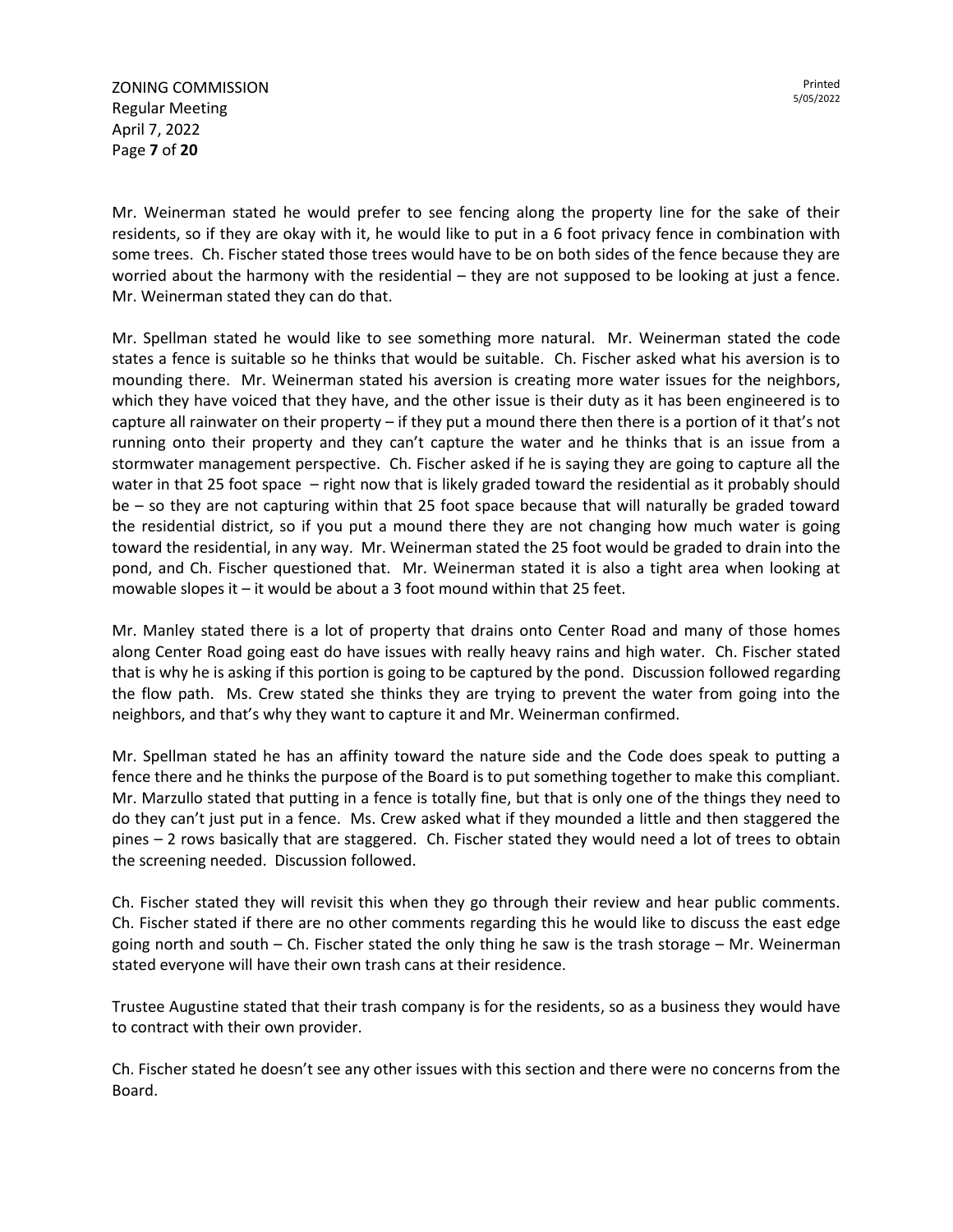ZONING COMMISSION Regular Meeting April 7, 2022 Page **8** of **20**

Ch. Fischer stated he would like to give the public an opportunity to comment on this.

## **Larry Bindofer – 2666 Center Road**

Mr. Bindofer stated he has been a Hinckley resident for 25 years and he is on Lot 6, immediately to the east of lot 7, which is the B-1 property which is owned by Dave Terry and not included in the plans. Mr. Bindofer referenced pictures he has given to the Board. Mr. Bindofer asked if the screening is going to give him some of the privacy that he has had, including dense trees around the east, south and west sides of his property. Ch. Fischer asked if Mr. Bindofer wants to reference a particular picture and he can display it. Mr. Bindofer stated the setback was supposed to be 100 feet – Mr. Bindofer discussed the retention pond at the south end of his property which is within 25 feet.

Ch. Fischer explained to Mr. Bindofer that the 100 foot setback applied when Dave Terry's lot was part of the proposed plan – so there was a business lot immediately adjacent to his residential lot – they have separated that so now there is a vacant business lot adjacent to his parcel, so the 100 foot setback doesn't apply.

Mr. Bindofer showed pictures of what the property looks like now and the current buffering, and Mr. Bindofer talked about discussions he had about mounding. Mr. Bindofer further discussed culverts to the east and west of his property and what happens during rains. Mr. Bindofer explained the point is he only gets a couple inches in his culvert and he gets no water in his front yard where his leech bed is and Mr. Weinerman stated the retention pond was going to go west to W. 130<sup>th</sup> and it should to remove any possibility of water coming on his property. Mr. Bindofer further explained how the water slopes on his lot. Mr. Bindofer asked if there is a lot of water, who is responsible for fixing his driveway and cleaning out his front yard and possibly getting a new leech bed. Mr. Bindofer also discussed how his neighbor gets a lot of water and it gets very deep. Mr. Bindofer also stated the issue is about his privacy – he needs to have his privacy and that's why he moved to this house in Hinckley. Mr. Bindofer discussed how the change took place from R-1 to B-1 and that he didn't change, he just wanted a peaceful place to live. Mr. Bindofer stated he has taken this matter very seriously.

Ch. Fischer explained to Mr. Bindofer that this is a final site plan, and they are looking at a lot of these landscaping designs at this point, and they have talked about the water issues before, they have done the water study so what they would like to hear from him is particularly about the area where his property abuts the business district and what he would like to see there. Mr. Bindofer stated what he wants is in the Resolution on page 69 where it states it should be an opaque structure and without the mound, he wants the wooden fence opaque and he would like it to be 8 feet – he doesn't want to be able to look over and see them as well as they cannot see him. Also, Mr. Bindofer stated the fence won't be enough he would like some pine trees. Ch. Fischer stated that the trees that are adjacent to the property line are 6 feet tall spruce trees. Ms. Crew and Ch. Fischer pointed out to Mr. Bindofer what the trees are and where they would be placed. Mr. Bindofer also asked for 8 feet tall pine trees and he would like it to be in harmony with the existing character. Mr. Bindofer also stated that he has concerns about the noise and the lights. Mr. Bindofer stated he wants the wooden fence 8 feet tall completely opaque and to have 8 foot tall pine trees on both sides of the fence for privacy. Mr. Bindofer then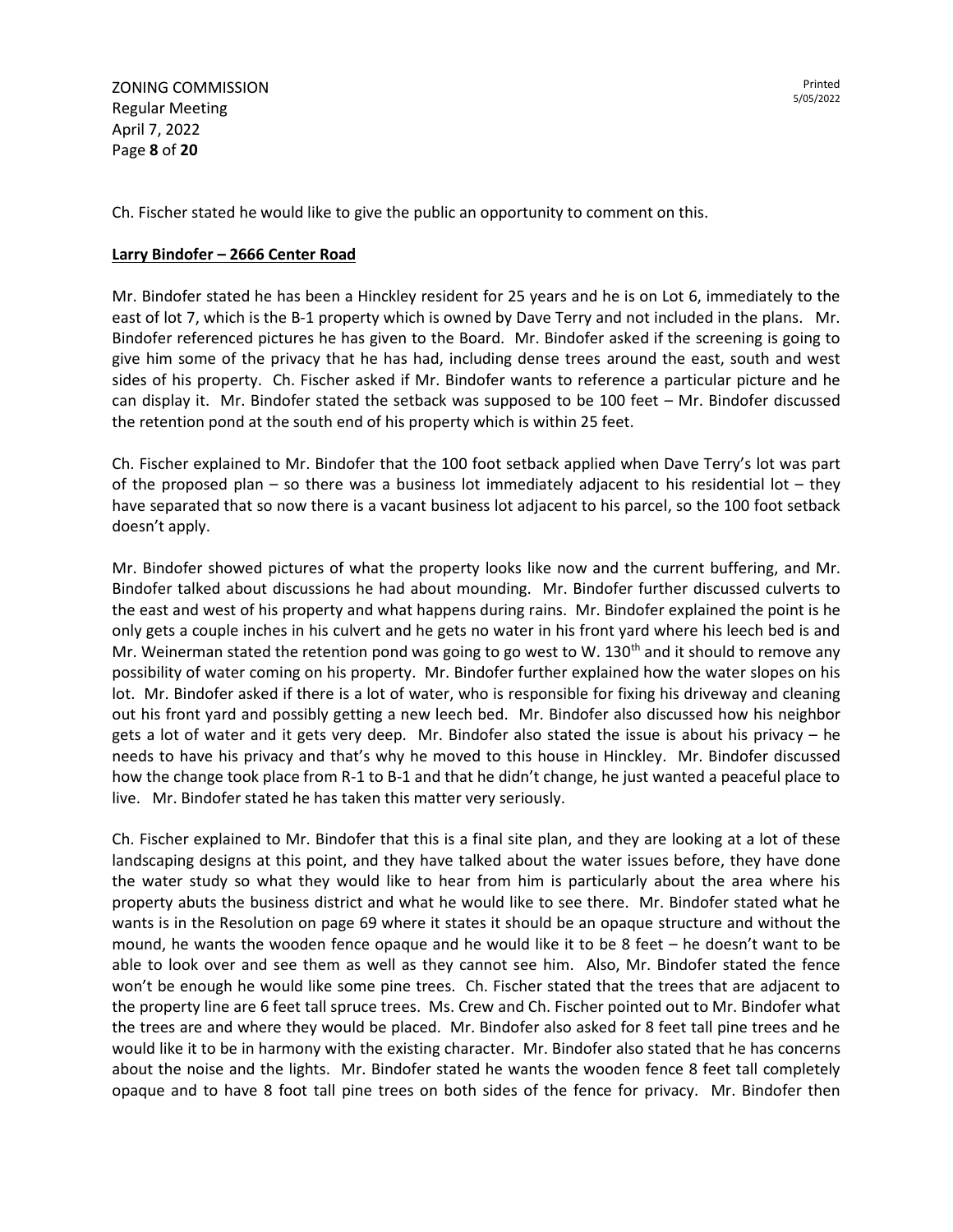ZONING COMMISSION Regular Meeting April 7, 2022 Page **9** of **20**

discussed what trees do for our health and also discussed his concerns with traffic at 71 once the senior housing is completed. Mr. Bindofer finished by saying he would like for the Board to get as much privacy for him as they can, and he appreciates them letting him talk.

Ch. Fischer stated that at this point they will go through the checklist of items for a final site plan and then do a motion and they will then determine conditions or if they are going to reject or approve, but first Ch. Fischer asked for a brief recess.

Ch. Fischer stated he would entertain a motion to extend the meeting for 30 minutes.

- Mr. Spellman moved and Ms. Crew second.
- There was no further discussion.
- Board was polled.
- All were in favor.

Ch. Fischer read through and reviewed with the Board the final site plan submission requirements and determined all had been satisfied except for the following:

1. Ch. Fischer stated they will be discussing the requirement for proposed existing fences, wall, signs, and lightings.

2. Ch. Fischer stated there was no issue with the requirement for sanitary sewers, waters and other utilities, but Ch. Fischer asked if there will be fire hydrants, and Mr. Weinerman confirmed they will have fire hydrants. Ch. Fischer asked if they were on any plans that had been submitted, and Mr. Weinerman showed the Board where they were on the plans.

3. Ch. Fischer asked if a road culvert permit was required by the Medina County Highway Engineering Department for this project, and Mr. Weinerman stated no.

4. Ch. Fischer asked about the lighting within the subdivision. Mr. Weinerman stated the units will have coach lights on either side of the garage – they do not intend to put in streetlights in order to be conscious of light pollution. Mr. Weinerman stated the coach lights do a nice job of illuminating the streets so people feel comfortable walking in the evening but not so much to where it's obtrusive. Ch. Fischer asked how bright they are, and Mr. Weinerman said he doesn't know but he believes they are like a 60 watt bulb.

5. Ch. Fischer stated he has some concerns that the maintenance building on the rear side isn't necessarily screened from adjacent properties, and he asked if there is something that can be done, for example placing arbor-vitaes there.

Ch. Fischer asked if anyone else had any comments.

Trustee Augustine stated she was told they have a Township wide sidewalk policy, and she could get a copy for them.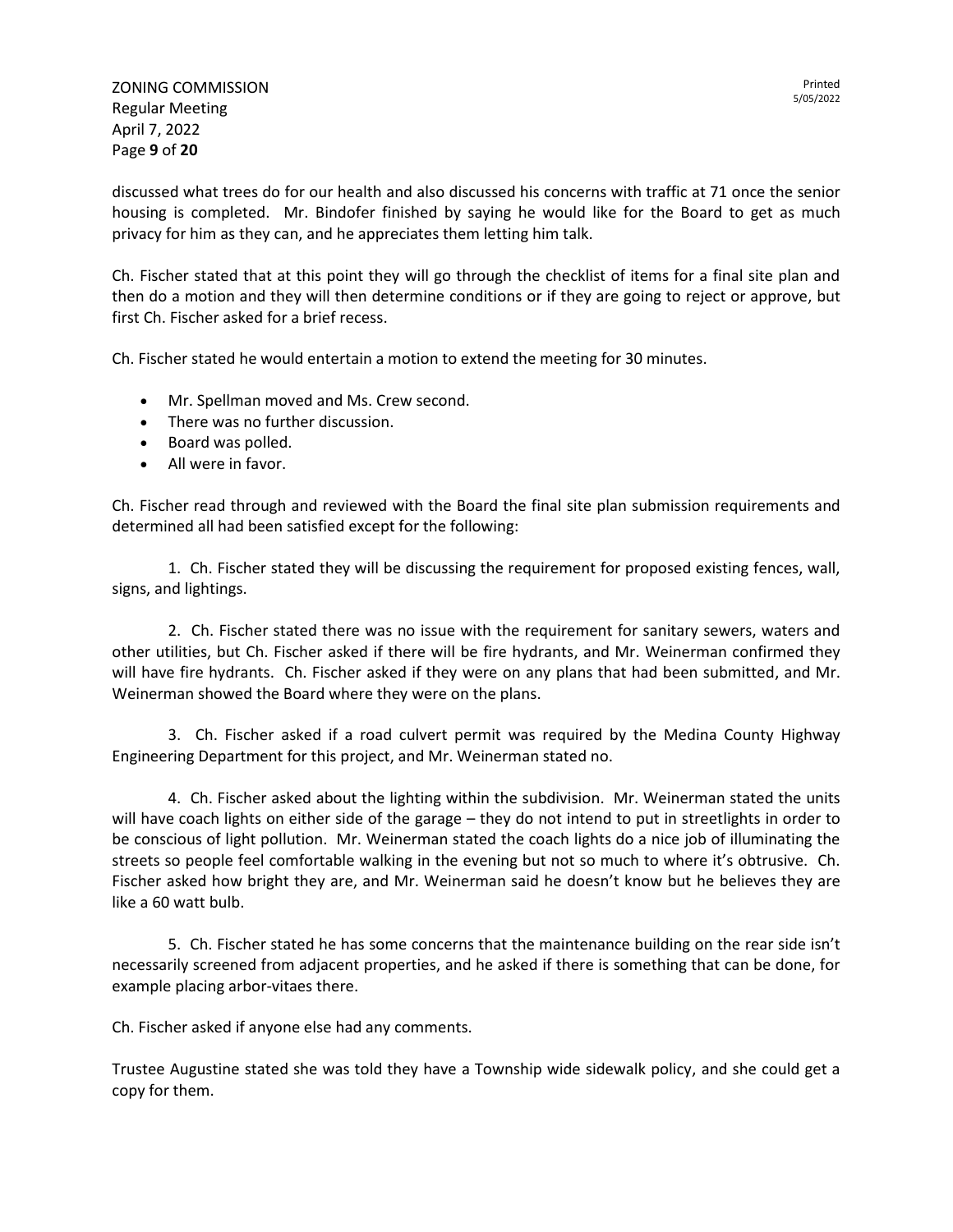Ch. Fischer stated the staff report from the Medina County Planning Commission recommended to approve with modifications. Ch. Fischer stated the modifications were relatively minor. Ch. Fischer stated there is no Sanitary Engineer sign off required; for sites reserved for public use or common use of property owners, for parks, playgrounds, or other uses, a description of any proposed covenants, conditions and restrictions must be submitted with the Preliminary Plan, including: 1) agreements and provisions for any community association, owners association or homeowners association with a provision for association membership and responsibility - Mr. Weinerman stated they do not have a homeowners association, Mr. Weinerman stated it is all under one ownership, 2) all related watershed boundaries indicating in which watershed the subdivision is located and all known underground drainage, tile systems must be presented and inserted into the map for their approval, and 3) a copy of the developers notice of intent must be obtained by the Ohio EPA Stormwater Management if permit is applicable -- Mr. Weinerman stated that has been provided.

Ch. Fischer stated Medina County Planning Commission stated there were a few things that were not submitted on the final plat and read through the following:

1. An original mylar of the final plat.

2. The signature and seal of the registered surveyor.

3. Notarized certification by the owner or owners of the subdivision and the off-road dedication of streets and other public areas and that there are no unpaid taxes or assessments.

4. Certification from the Township that the final site plan, as submitted, is in compliance with the local zoning standards and requirements.

5. Certification of County Engineer that all required improvements have been satisfactorily installed or financial guarantees have been provided to cover the construction.

6. Acceptance of offers of dedication by County Commissioners when all improvements have been constructed or financial guarantees and construction agreements have been approved.

7. Proposed final site plan fulfills the purpose and intent and meets the standard requirements of the subdivision regulations – Ch. Fischer stated he believes they are referring to the subdivision regulations of the County, but the Township does have some subdivision regulations.

Ch. Fischer read further from the Medina County Planning Commission that the final plat is in substantial conformity with the preliminary plan and approval conditions with the exception of the items listed above, the proposed subdivision appears to be in conformity with the Hinckley Township Zoning Commission, and receipt of the Highway Engineers approval is needed.

Ch. Fischer stated he would like to discuss the specific conditions the Board would like to see put on the property. Ch. Fischer stated they discussed that there will probably have to be more trees along the western boundary in order to comply with Section 6.B (page 68 of the Resolution).

Mr. Weinerman stated that he would like the Board to consider – they have roughly 33 trees screening those buildings from the street – whether the trees sit in the building setback or not, some do and some don't, but for the purposes of screening the trees to the west of building 6, the trees to the west of building 2, building 1 and building 7 do exactly what they are intended to do which is screen those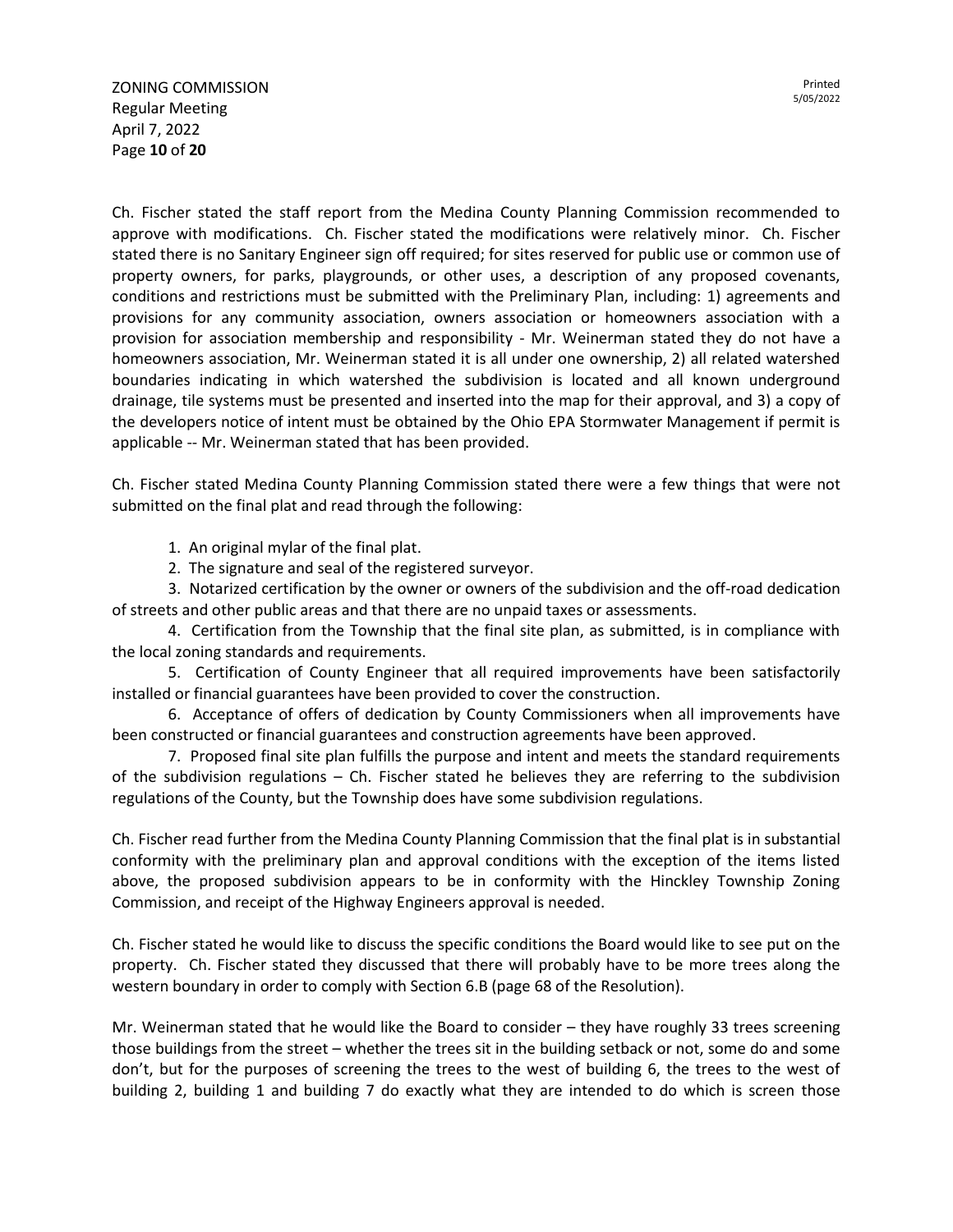ZONING COMMISSION Regular Meeting April 7, 2022 Page **11** of **20**

buildings from the street. Mr. Weinerman asked if they would like to see those trees moved into the building setback that is an option, but their thought is the placement they show is the most aesthetic for residents to enjoy the trees next to their units versus sitting by the street.

Mr. Spellman asked if there is anything saying they can't do both. Mr. Weinerman stated no. Ch. Fischer referred to particular clusters of trees and stated he doesn't believe they have any foliage in the fall and winter – so there will be no blockage of those units during winter months. Discussion followed regarding a description of the trees shown.

Mr. Wienerman stated he believes they are speaking to two different code sections, this section does not speak to having the same coverage or screening. Ch. Fischer stated he agrees, their position was let's look at the totality of the trees and consider if that is enough to provide screening even though they are not on the roadway. Ch. Fischer stated that even if they look at the totality, he worries that some of the trees they suggested won't provide any level of the screening to meet this section, so it is a possibility to look at that, especially considering there is a culvert, but the trees listed don't provide the screening.

Mr. Marzullo stated that it's really not our place as a Zoning Commission to grant variances – it either meets the Zoning Code or it doesn't, and right now it does not meet the Zoning Code. Mr. Marzullo stated they have been told what to do to meet the Zoning Code and if they want to do something different they have to go to the Board of Zoning Appeals – they are the Board that can grant variances.

Mr. Spellman stated he doesn't disagree with that but he is looking at condition #3, which introduces a bit of a gray area into that comment  $-$  it's a condition that has already been granted  $-$  sufficient mounding, screening, and buffering shall be installed as determined by us. Mr. Marzullo stated that his understanding of that is it is specifically for the mounding with regard to the residential properties. Ch. Fischer stated #3 doesn't specify, but #4 specifies the industrial parkway - #3 just says sufficient screening, mounding, or buffering shall be installed as determined and approved by the Zoning Commission as part of the final site plan.

Mr. Spellman stated he agrees with Mr. Marzullo that there is a Zoning Code written with very specific requirements and they have a landscaping plan that doesn't quite meet it. Ch. Fischer asked if they thought they are to the point where they cannot approve this with conditions because the conditions would essentially be compliance, so they should reject the plan and require a resubmittal at the next meeting or do they think they can work through conditions. Mr. Manley stated he can accept the logic for the mounding on the south end, but he thinks they need to go back and make some changes with additional trees per the code. Mr. Marzullo stated that once they approve the final site plan and provide conditions, who follows up to make sure they are enforced. Discussion followed regarding the number of conditions and if they should ask the applicant to resubmit.

Mr. Manley stated the Code was written for a specific purpose and the choice for them is either to redo the plan and come back next month or approach the Board of Zoning Appeals for another hearing. Mr. Weinerman stated that with all due respect he doesn't disagree with them, he thinks they are talking about 2 property lines in particular – the property line that abuts the residential lots and the property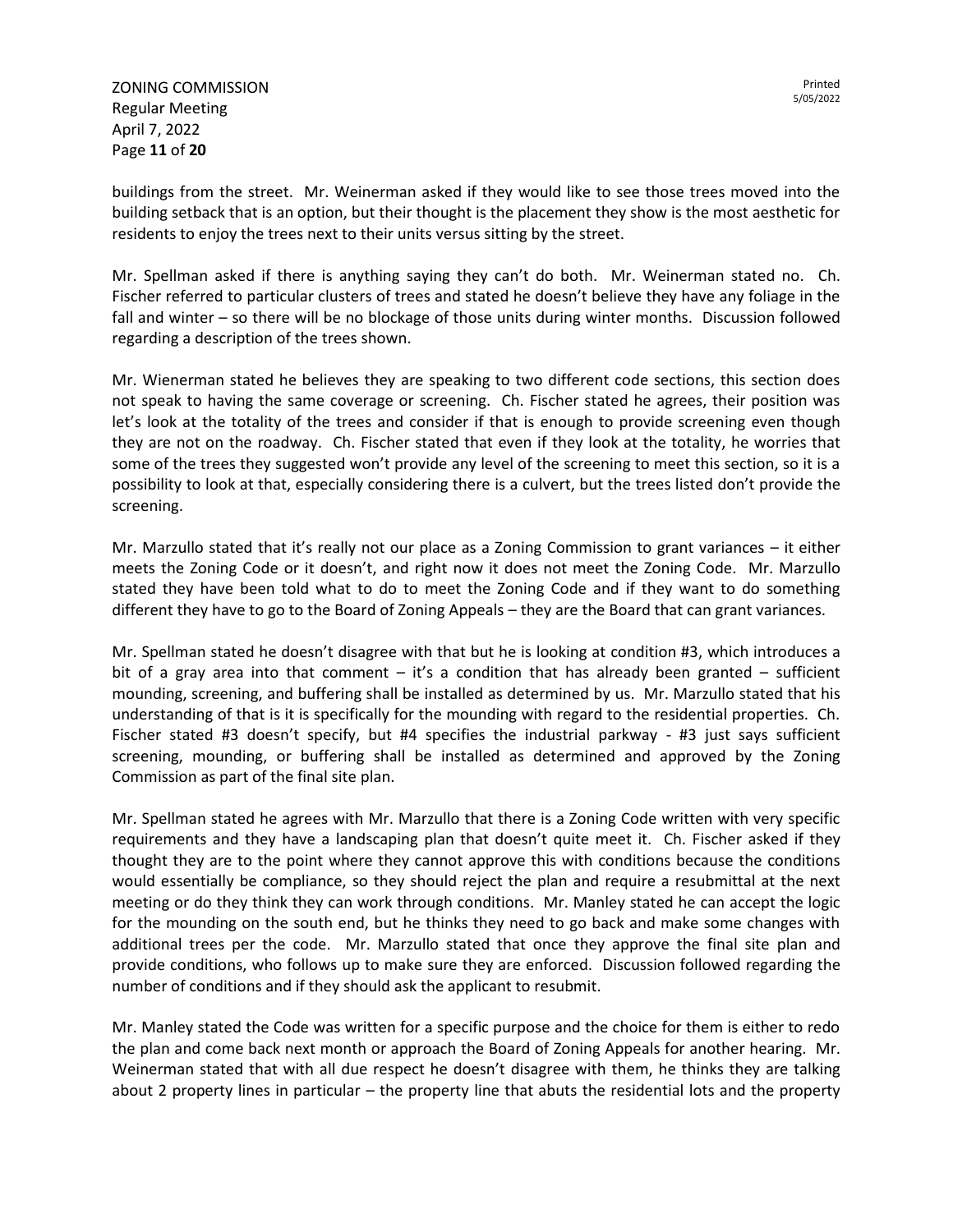ZONING COMMISSION Regular Meeting April 7, 2022 Page **12** of **20**

line on W. 130<sup>th</sup> – Ch. Fischer stated potentially the one on Center Road. Mr. Weinerman stated he would greatly appreciate if they could walk through those conditions so he is clear what they are looking for and maybe they can come to a resolution and vote tonight.

Mr. Weinerman stated he has already indicated that he would comply and any clear direction from the Board would be helpful so they could vote tonight. Ms. Crew stated if he is looking for compliance they would reiterate what is in Section 6Ba. Ms. Crew stated she believes he is looking for guidance. Mr. Spellman and Ms. Crew stated they do not like the fencing, but they have a resident who wants a fence.

Ch. Fischer stated they can identify everything. They talked about a potential 8 foot fence along the southern border as opposed to a 6 foot fence, and Mr. Spellman asked for trees with the fence. Ch. Fischer stated the trees are already there and that should be sufficient. Ch. Fischer stated along the western side, at the W. 130<sup>th</sup> entrance they need to see compliance with Section 6.B.8.a, which specifies the number of trees, along that roadway. Mr. Weinerman asked if that is 5 trees for every 100 feet less the drive aprons. Ch. Fischer stated that is correct. Mr. Marzullo stated every 100 feet or fraction thereof so if it is 101 feet that is another 5 trees. Ch. Fischer stated they have to be 6 foot tall and 2 inches in diameter and they also have to have 20 shrubs for every 100 feet or fraction thereof – that is item 2. Ch. Fischer stated items 1 and 2 are what they currently don't meet.

Ch. Fischer stated they talked about the sidewalk and Trustee Augustine will provide the requirements for that – looking at the sidewalk from the entrance to the B-1 lot.

Mr. Spellman stated that looking at the northeast section he would like to see the mound removed from the plat – if they are not going to put that in, don't include it. Discussion followed regarding the mound Mr. Spellman is referring to.

Ch. Fischer stated along the Center Road entrance – the sidewalk along the property to the B-1 lot and also they have to comply with 6.B.8 regarding trees and shrubs. Ch. Fischer stated that the maintenance shed has to be shielded from adjoining lots so they have to do something on the rear side of that maintenance shed. Mr. Weinerman asked if they could be more specific so he can be in compliance and Ch. Fischer stated they should put some sort of trees to conceal it from adjoining properties – that is what the Code requires. Mr. Spellman asked if they are referring to the maintenance shed in the southeast, and Ch. Fischer confirmed, there are trees on the left and right, but not behind.

Ch. Fischer stated the final section, which is probably most critical, is the business to residential border which requires compliance with Section 6.B.8.c -- this requires basically shielding at 6 feet and it is the Board's preference that there is fence plus trees or a mound plus trees. Mr. Spellman asked Mr. Weinerman if he said he cannot do a mound there and Mr. Weinerman stated he would prefer not to, he thinks it will invite issues for the neighbors and Mr. Spellman asked if he is referring to waterflow specifically, and Mr. Weinerman confirmed. Ch. Fischer stated that Mr. Bindofer requested a wood fence and he understands why they would want to do vinyl – Mr. Weinerman stated they prefer to do vinyl on the privacy fence. Ch. Fischer stated it requires 6 feet, but would they be willing to do 8 feet since they are doing that on the other side. Mr. Weinerman stated he would prefer 6 feet because it is a special height and it is a special order and there are vinyl shortages. Ch. Fischer asked if there were any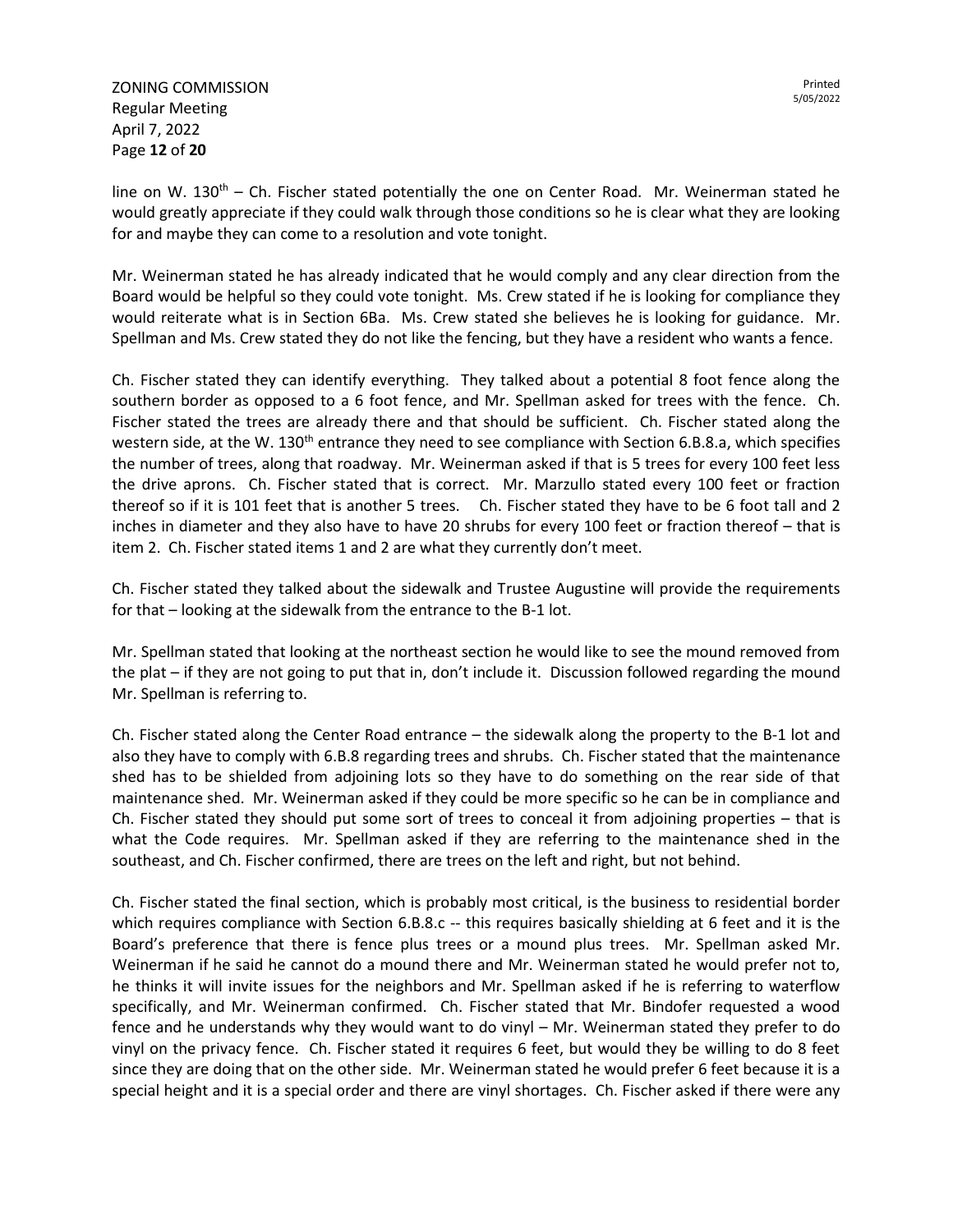ZONING COMMISSION Regular Meeting April 7, 2022 Page **13** of **20**

objections to 6 foot plus trees along there. Mr. Spellman asked if that would be at the same density as listed on the plan, and Ch. Fischer stated he would like to see an increase in density because that is a vinyl fence they are shielding and also they have to have trees on both sides of the fence – and at a minimum it should be on the residential side of the fence and for their own residents purposes they would want them on the other side – Mr. Weinerman stated sure – Ch. Fischer stated certainly on the north side of the fence.

Mr. Weinerman asked if they can agree to put the number of trees you see here on the residents side of the fence and they will more than likely put trees on their side, he doesn't want to give a specific number. Mr. Spellman asked for an approximate number and Mr. Weinerman stated he doesn't want to do that – he stated there are 18 trees there. Mr. Marzullo stated putting in the fence meets the requirement. Ch. Fischer stated except for the requirement for harmony, so there is some requirement they can make for vegetation – basically what is being proposed is 20 trees, 20 feet apart – those are spruce trees so they will grow probably 18 inches per year. Mr. Spellman stated he doesn't doubt they will put trees on their side as well.

Ch. Fischer asked if there was anything else and there was nothing. The Board discussed if they would table the discussion.

Ch. Fischer stated the Board would table this matter and move it to the next Zoning Commission meeting. Mr. Weinerman thanked the Board.

Mr. Bindofer asked to clarify one thing – he wanted to know if the fence will be 8 feet and Ch. Fischer stated it will be 6 feet, they can only ask for a 6 foot. There is a Board of Zoning Appeals condition that was written for that south section, which is why the Zoning Commission can ask for a taller fence on that side. Mr. Bindofer discussed his privacy concerns with a 6 foot fence. Mr. Bindofer also discussed wetlands, and Ch. Fischer stated they are not the subject matter experts on that, the EPA is the subject matter experts and they are the ones who make those determinations. Ch. Fischer stated that Zoning Inspector Wilson has also discussed this with the EPA.

Further discussion took place regarding the mound located by Mr. Bindofer's property, and Ms. Crew asked Mr. Weinerman if they could keep that mound and put the trees and fence on top of it. Mr. Weinerman stated he will go back and speak with the engineers and he can address that when he comes back. Ch. Fischer asked if he would inquire about doing even a 2 foot mound so they could get the height to about 8 feet with mound and fence.

Ch. Fischer stated he would entertain a motion to extend the meeting for 15 minutes.

- Mr. Spellman moved and Mr. Manley second.
- There was no further discussion.
- Board was polled.
- All were in favor.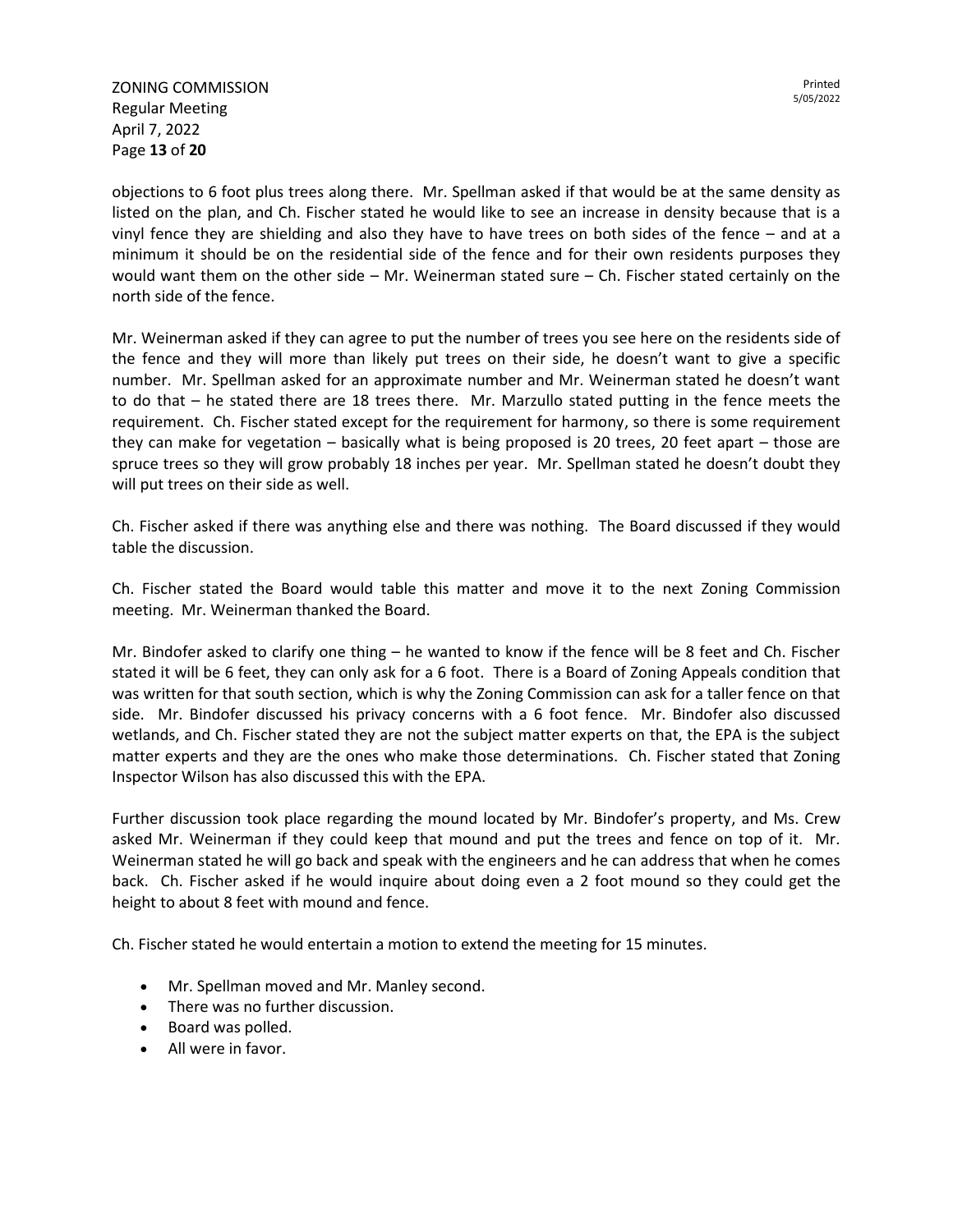ZONING COMMISSION Regular Meeting April 7, 2022 Page **14** of **20**

Ch. Fischer stated there is a small parcel of land that's behind the school that is zoned residential, it is 100 feet in depth – it is between the school parcel and the parcel that is currently zoned business. Ch. Fischer proposes that they make a motion to amend that to the B-2 district. What that would mean is that if the motion was approved it would be forwarded to the Medina County Planning Commission so they could consider that parcel at the same time as they are considering the zoning part of the school parcel. -- Mr. Marzullo asked who the owner is, and Ch. Fischer stated Joe Premura. Mr. Marzullo asked if he has talked to him, and Ch. Fischer stated he has and he is okay with it. Mr. Spellman asked what the cut off is for the Planning Commission agenda – Ch. Fischer stated the cut off has already occurred but they will treat this as an amendment to an existing, complete application so they will still be able to squeeze this in on the main meeting.

Ch. Fischer stated the primary reason for this is when it comes back to them, they can make a recommendation on both the school and the parcel. Ch. Fischer described the lots using the map on the screen. Mr. Spellman asked if one parcel is split back there and Ch. Fischer stated that is correct. Ch. Fischer stated his understanding is back in the day they would just draw vertical lines and that is where the business would be, so they weren't concerned where the parcel line was or where sublots were. Ch. Fischer stated there is one big parcel with one parcel number, but there was a Hinckley plat subdivision with subplots, and this area and part of the school was one subplot. Ch. Fischer stated they met with the County Engineer to explain the maps, and Ch. Fischer stated he also spoke to Tax Maps about this. Ch. Fischer explained what he wanted to do regarding the motion and then stated when it gets to the Zoning Commission they can then make a recommendation to either recommend approval of all of it, denial of all of it, or a portion of it. The reason he wants to do this is because when it gets to the Trustees and they make a final decision on the school plot, he doesn't want them to approve of a B-2 on the school, resulting in a B-2 south of the school and a tiny residential between the B-2 south of the school and the school property that they would have to go back and fix it  $-$  he would prefer this is done all at once. They can make their own approval and denial of each of the parcels individually. Ch. Fischer stated he is doing this so they don't have to go back and fix something.

Mr. Spellman asked if they are not recommending one way or the other, are they just saying there is a situation and since they are already looking at something related could they look at this also so it can be done collectively. Ch. Fischer confirmed – he said they will ultimately make a recommendation, but the motion tonight is not a recommendation, it is a motion to amend for purposes of starting the process so it is reviewed at the same time as the school.

Mr. Marzullo stated his concern is that this signals tacit approval to the Medina County Planning Commission, and it's been made very clear that they can't oppose them. Mr. Spellman asked for clarification on that. Mr. Marzullo stated he believes this gives the impression to the Medina County Planning Commission that the Zoning Commission actually wants to extend what they are already trying to extend so we are just going to go ahead and say yes. Mr. Marzullo stated that it has been very clear, at the Township level they can't oppose the Medina County Planning Commission, and Mr. Spellman stated that is not true – the Medina County Planning Commission has always been an advisory board. Ch. Fischer stated that last year they opposed and the Zoning Commission took actions inconsistent with the recommendation. Mr. Marzullo stated that the Board's recommendation was steamrolled, and Ch. Fischer stated it was reduced. Mr. Marzullo stated one piece was reduced and other pieces were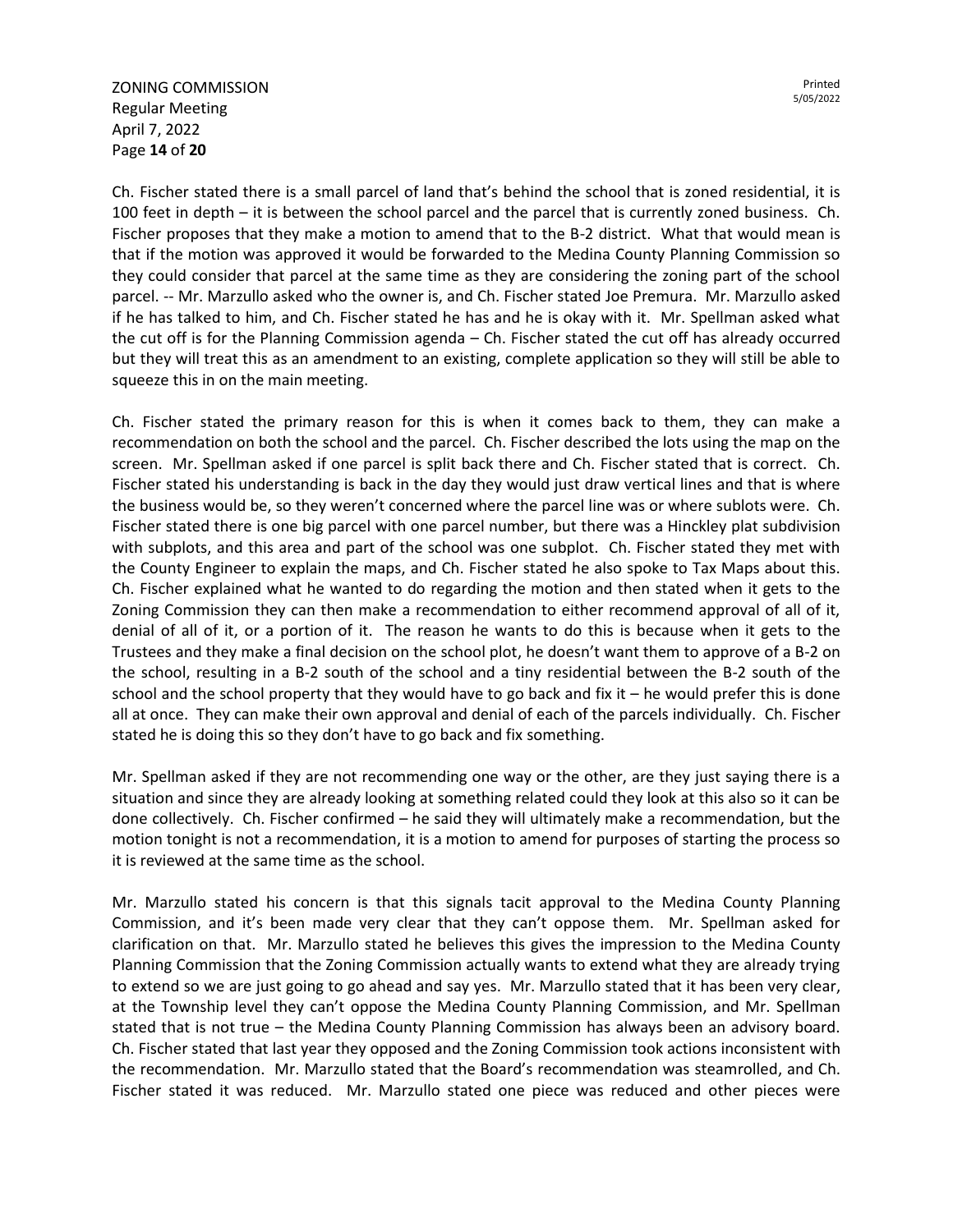ZONING COMMISSION Regular Meeting April 7, 2022 Page **15** of **20**

removed, and Ch. Fischer stated, correct. – Mr. Marzullo stated this allowed a lot of the problems they are dealing with tonight to continue to go forward. Mr. Manley stated if this is an issue can they just add a footnote with the reasoning. Mr. Marzullo stated simultaneously they try to deal with things proactively in the last few months, and there is a lot of opposition saying we don't need to be leaning into problems, just deal with them as they come up.

Ch. Fischer stated he is trying to avoid them having another public hearing in June and another Planning Commission meeting. Ms. Crew stated they don't know where this is going to go and if they are initiating it, it makes it look like they wanted something done to it so she would prefer that zoning not initiate it. Mr. Spellman stated he respectfully disagrees. What they are asking for is, they are already considering something, while they are doing that they might as well consider this. It's not us saying we want to do this. Mr. Marzullo stated that is how it comes across.

Ch. Fischer stated he has already spoken to Planning Services regarding this to ask about the possibility of doing this because this would be after the submission date, so they are aware of why they are doing it, and Ch. Fischer will be attending the May meeting and he would be sure to note that this is not an endorsement or a recommendation of any sort, this is merely a procedural process to enable these to be considered simultaneously so they are not revisiting this potentially in 2 months.

Trustee Augustine asked if they can make a motion to rezone a parcel without the property owners submitted application. Ch. Fischer stated that Section 519 states there are 3 ways that a text or map amendment can be made, and one of them is through the Zoning Commission – Ch. Fischer stated he has also already confirmed that if they vote to make a recommendation of no on this parcel, it still go to the Township Trustees for consideration – so even if they vote to recommend against the change – once this is started it will go all the way to the Township Trustees for consideration so we can still make a recommendation either way on it at their next meeting.

Mr. Marzullo asked why would they not want that parcel to be residential. Ch. Fischer stated because if the school moved to business, with business north and south and there would be a 100 foot strip of residential, which is all this particular parcel is, we would not want a 100 foot strip there; it is almost unbuildable. Mr. Marzullo stated it would be unbuildable, but it is currently part of a different parcel, owned by the same gentleman that owns the B-2 space and it doesn't put any sort of limitation on what it can do with that land except that 100 foot strip which is already going to have setbacks anyway. Mr. Spellman asked Mr. Marzullo if he is saying the lot is already unbuildable and it doesn't matter if it's B-1, B-2, R-1 or whatever. Mr. Marzullo stated it does matter and he thinks that it needs to be R-1. Ch. Fischer asked why it would need to be R-1 if everything around it is Business.

Mr. Marzullo stated that is why he wants it to remain R-1 because then it's not the Zoning Commission actively trying to build out the B-2 district. Mr. Marzullo stated if they are actively trying to build out the B-2 district the Medina County Planning Commission will look at it and think the Zoning Commission is already trying to expand it and they are going to say yes it should be approved as B-2. Mr. Marzullo stated that it has been said previously that there is too much city representation on Medina County Planning Commission. Ch. Fischer stated he agrees, but he doesn't think this will have any impact on that. Mr. Marzullo asked why they are doing this and Ch. Fischer stated because he doesn't want to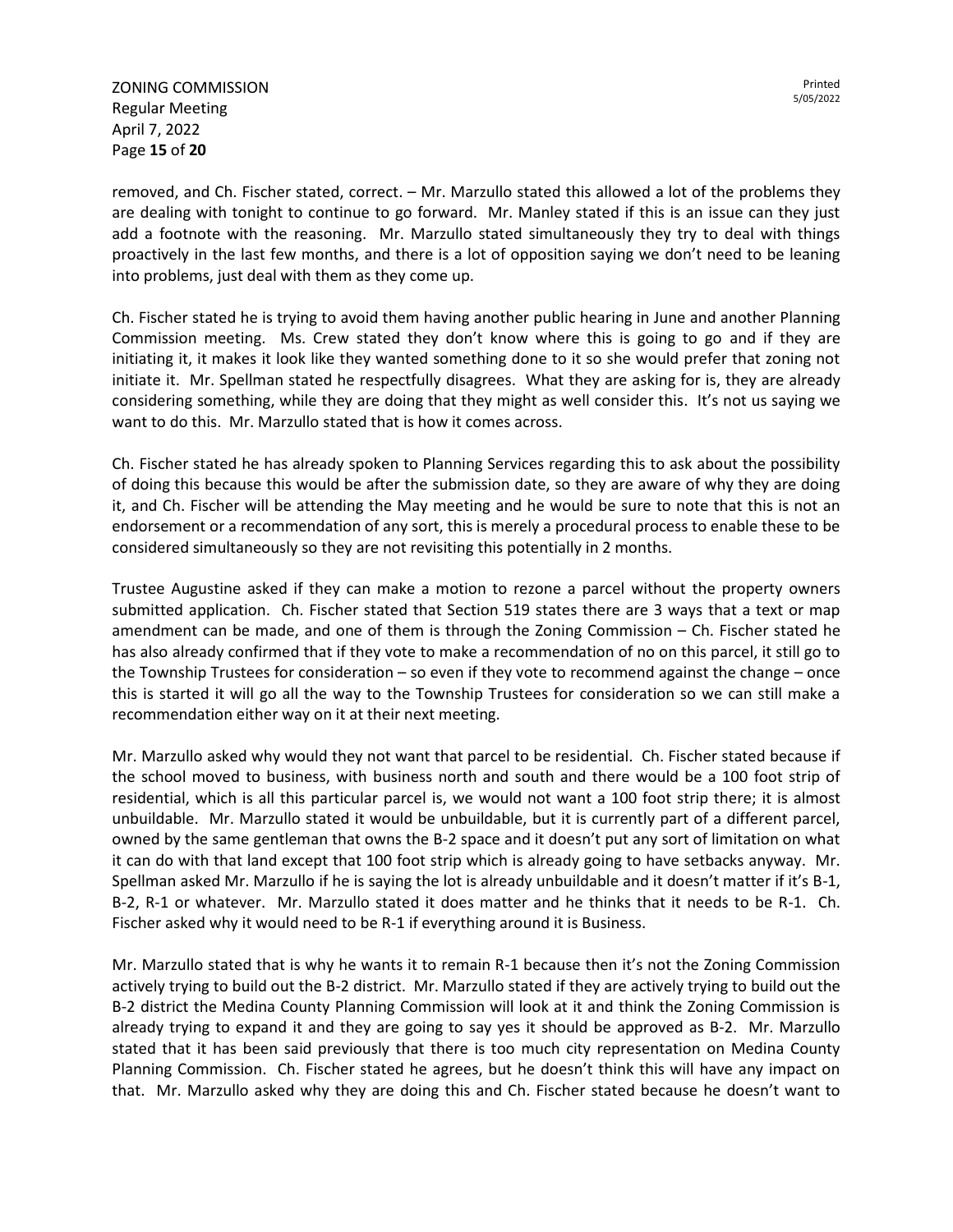ZONING COMMISSION Regular Meeting April 7, 2022 Page **16** of **20**

revisit this in June and July, he wants the Township Trustees to be able to consider both of these at the same time so they don't have to have another round of public hearings. Ch. Fischer stated if he thinks the school goes B-2 he thinks they have to make a motion to change the other parcel to B-2 because there is no reason to have a small residential strip. Ms. Crew asked if that is up to the property owner to do that, and Ch. Fischer stated they have the right to do that also, that is one of the 3 ways to change. Mr. Marzullo stated they have the right but they don't have the need to. Ch. Fischer stated they should make things coherent. Mr. Marzullo stated there is a good possibility that won't be a deficiency. Ch. Fischer stated he agrees if the Township Trustees vote no and if they do he would strongly suggest they also vote no on this other small strip – but he would like the Trustees to consider them simultaneously so that they don't have to do anything later. Ch. Fischer stated that their recommendation for all of this can be no, it's just to move it through the process so they are not coming back and fixing. Ch. Fischer stated he thinks if the school parcel goes to B-2, he thinks the zoning map will be deficient. Ch. Fischer stated if the school parcel doesn't go B-2, he would think the Township Trustees would also vote no on the small strip of land and it would remain as is.

Mr. Marzullo asked why it would be detrimental to have another public hearing regarding the small parcel, and Ch. Fischer stated that would be an expense and a time commitment on the Township's part. Mr. Spellman stated both Mr. Marzullo and Ch. Fischer are making very good arguments – he agrees with Ch. Fischer – at the end of the day just do it all as one and let it sink or swim as one which is an efficient way. Mr. Marzullo stated they will be there in June or July anyways. Ch. Fischer stated correct, but they might have to have 2 public hearings, the Township Trustees would have to have a public hearings, that would be 3 public hearings, public notice for each of those public hearings and then they have the time and resource commitment to that. Ch. Fischer stated there are other things he would like to consider including conservation districts, front yard setbacks, multi-dwelling units, and all of that is being pushed aside because this will take precedence. Ch. Fischer stated they are an extremely capable Board, and he would hate to see their resources utilized on something that the Township can fix at one time. Mr. Marzullo stated that if the school does go B-2, the public hearing for that 100 foot strip of land would be about 5 minutes long and they would be able to move on very quickly. Mr. Marzullo said if they take Medina County Planning out of this entirely, how does this look to the Township when the Zoning Commission is actively trying to expand the B-2 district – whether they are actively trying to or not, that is the optics of it. Ms. Crew agreed that is the perception.

Mr. Manley stated he agrees with Mr. Marzullo but on the other hand they were appointed to make certain decisions, and Ch. Fischer has obviously done a lot of research on this and his argument is persuasive and they are here to make these decisions. Mr. Manley stated he thinks they all recognize at the end of the day they are probably saving the Township a few dollars. Mr. Manley stated he would go with the change. Mr. Manley stated they are just an advisory board to the Trustees. Ch. Fischer stated that even if they approve the motion, this is not a recommendation or endorsement on either of these parcels – this is just for efficiency of process. Mr. Manley stated their primary role is to make sure that the resolution lines up with the Comprehensive Plan and what is best for the Township and what is really important right now – reading the room – everyone in the audience is saying don't do this. Ms. Crew stated she doesn't think this is the time for this, there's a lot of anger with the senior complex and the school – she hasn't seen one email from any resident for it and this is not the time for it. Ms. Crew stated she thinks it is a perception to the community – it sends a message to the community that zoning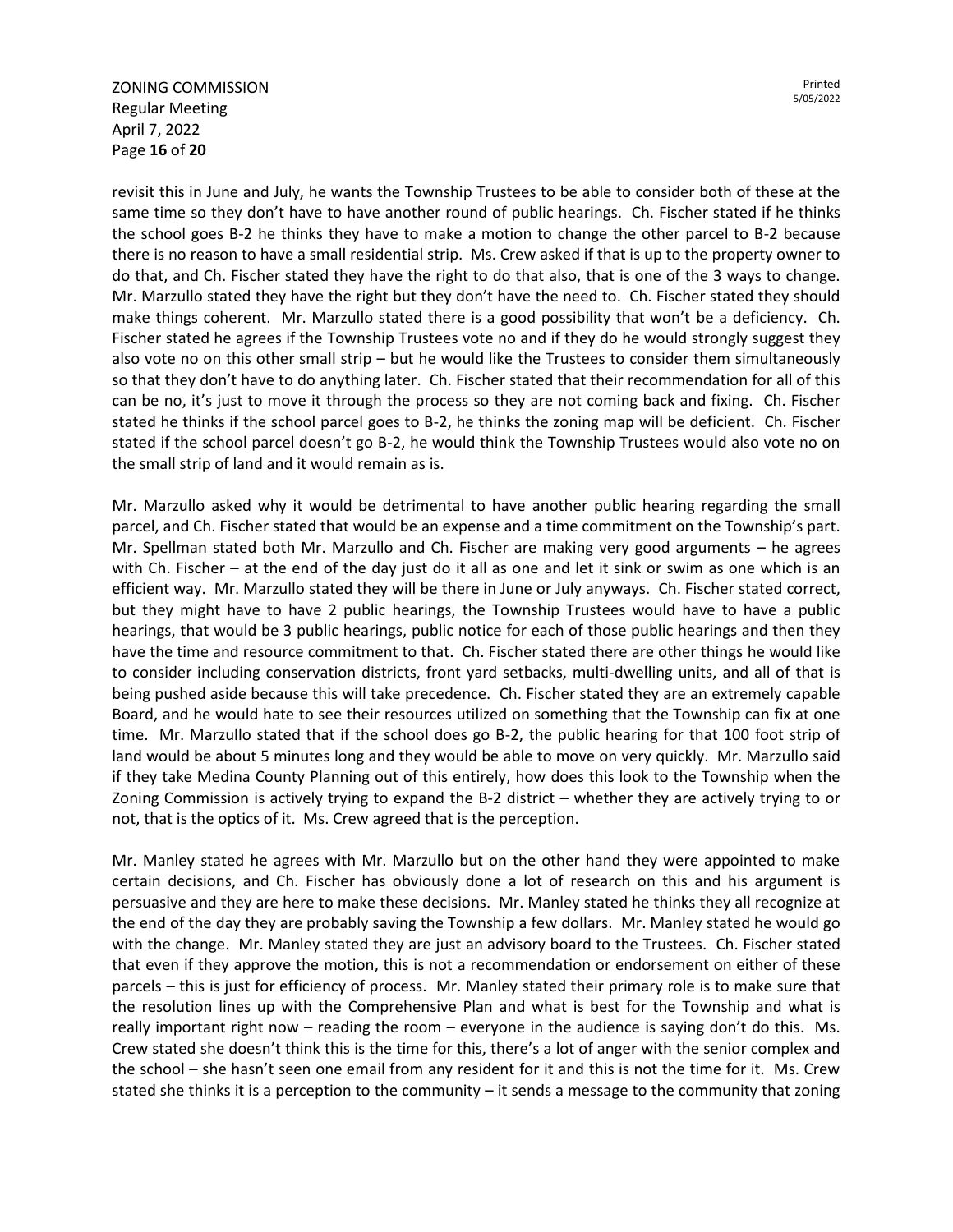ZONING COMMISSION Regular Meeting April 7, 2022 Page **17** of **20**

is trying to get B-2 expanded and this is not what the community wants. Zoning does a lot of good work. Ch. Fischer stated the Trustees vote on this so he is just trying to get this into their hands so they can make the decision.

Mr. Spellman stated this is their role to look at things like this and have the conversation from every angle and ask if this is the right thing to do. Ms. Crew stated she agrees with that but she doesn't agree that this is the right time. Mr. Spellman stated the perception of it is mistaken if looking at it from the perspective of the Zoning Commission, is passing this on to change to B-2 – the reality is that is not what is being said – we are saying we are already considering one thing, let's just consider this at the same time to create efficiency. Mr. Spellman stated if the school parcel becomes B-2 then that becomes their problem – so there is a lot of assumption. Ch. Fischer stated he thinks they should throw it out there and see what happens. Ch. Fischer stated that to Ms. Crew's point he doesn't know if the sentiment is going to change in June or July – if that goes B-2 above and then we propose another B-2 that will not go over any better. Ms. Crew agreed and stated they could have the public hearing when they are making the text amendments and do it all at once. Ms. Crew stated we talked about a hearing for the text amendments, so there will be a public hearing in the future and they could just put it all together then. Ms. Crew stated she thinks the perception is bad. Mr. Marzullo asked if that parcel remains residential and above it goes business, then potentially if they want to change it in the future, fine. -- Why does it need to be right away? Ch. Fischer stated he feels they have a duty to take care of deficiencies, especially when they are involved in the process. Why would they create a map and then allow that map to be stagnant with something so glaring as a small piece of residential between two business. Ms. Crew stated they don't have business right now, we have residential until it changes, so they shouldn't even think about it. Ms. Crew stated she understands the efficiency. Mr. Marzullo asked why wouldn't they then change the other parcel next to it to business because it has business to the west of it. Ch. Fischer stated because it's not sandwiched between business, it's not the same – this is a completely sandwiched property and that is what he is preparing for.

Mr. Spellman stated let's pretend that the school parcel becomes B-2 and they do nothing with the small parcel, they put an undue burden on that property, it is effectively landlocked due to zoning – and even if it was changed to B-2 there is nothing that could be done with that. Mr. Marzullo stated there is nothing that can be done with it whether it is B-2 or R-1 so why would they change it if nothing can be done with it. Ch. Fischer stated that it cannot be combined with a residential to make it usable, but if it is combined with a B-2, it is usable. Ms. Crew stated they are at their 30 minutes.

Ch. Fischer stated he will entertain a motion to amend the zoning map to change the portion of sublot 4 in the Hinckley Center plat township lot 56 subdivision contained within parcel 016-03D-01-005 that is presently zoned R-1 and the portion of sublot 5 in the Hinckley Center plat township lot 56 subdivision contained within parcel 016-03D-01-005 from R-1 to B-2 and to forward the map amendment to the Medina County Planning Commission.

No Motion was made by any Board member.

Ch. Fischer stated he will entertain a motion to extend the meeting by 15 minutes.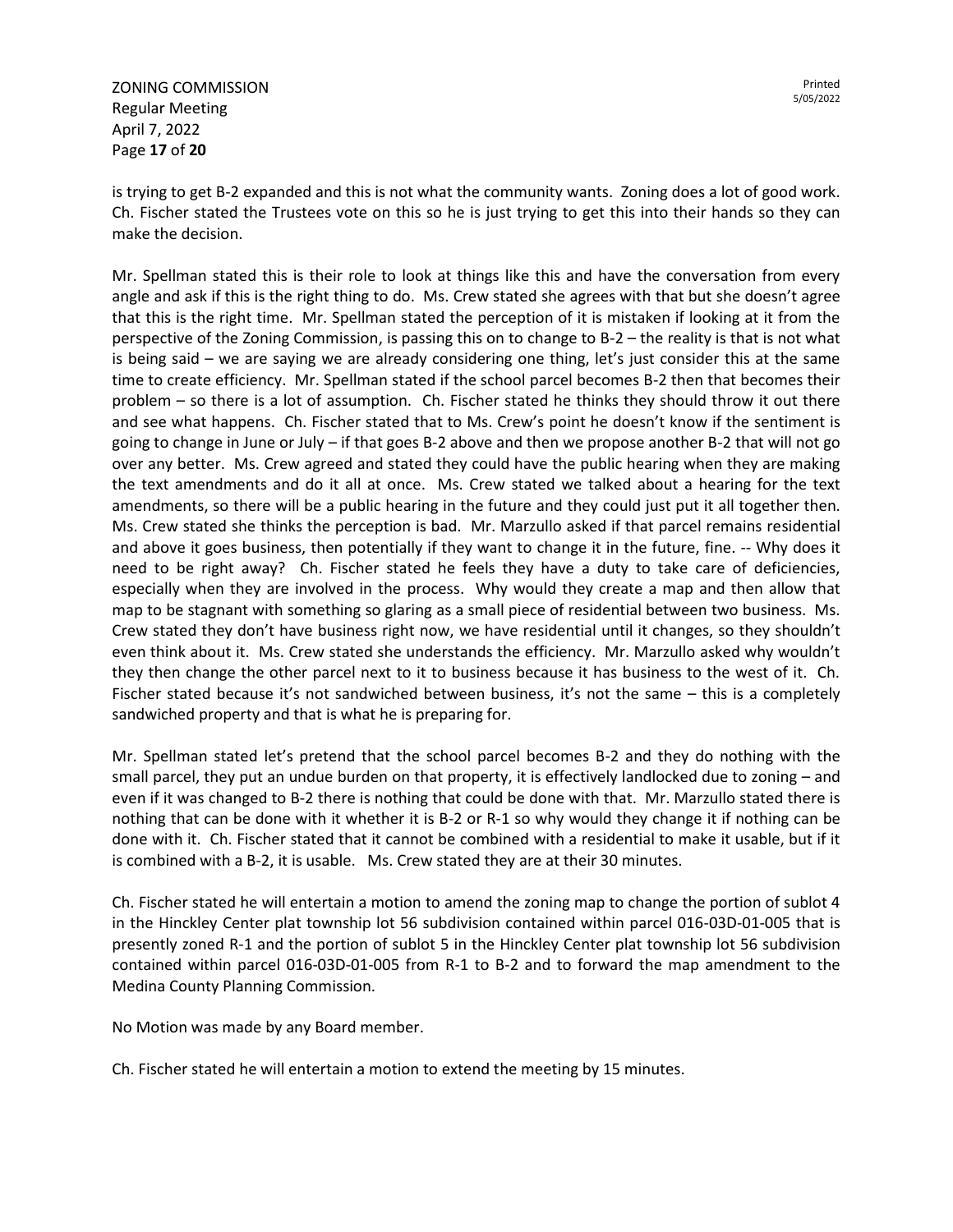ZONING COMMISSION Regular Meeting April 7, 2022 Page **18** of **20**

- Mr. Spellman moved and Ms. Crew second.
- There was no further discussion.
- Board was polled.
- All were in favor.

Ch. Fischer stated they have a proposed map amendment change from R-1 to B-2 for 1586 Center Road, they are awaiting comments from the Medina County Planning Commission. Ch. Fischer stated they will not be submitting written comments, however, he will be attending the Planning Commission meeting if there are any comments this Board would like to make.

Ms. Crew stated she is against changing it to B-2 – she doesn't see the value to Hinckley Township. Ms. Crew disagrees that in the Comprehensive Plan it speaks to it – she believes the Comprehensive Plan speaks to having this rural, small town community downtown center, not to expand the downtown center.

Ch. Fischer stated the only comment they would provide to the Commission would be the desire that the Comprehensive Plan provides for a small town center and not it's expansion. Ms. Crew confirmed.

Mr. Marzullo stated he believes they already have empty business spaces. Ms. Crew stated also there is no plan for what it was going to be if they changed it to Business. Mr. Marzullo stated the rationale for it is lacking. Mr. Manley stated that they have had too many experiences where people have made arrangements with the seller to come before them and if they could make certain changes through the Zoning Commission or the Board of Zoning Appeals then they would buy the land – this has happened too many times – there is no need for this at this time.

Ch. Fischer stated there is no current plan – Mr. Manley stated there is no need at this time.

Ch. Fischer asked if there was anything else and there was nothing.

Ch. Fischer stated they will table short term rentals until the next meeting. Ch. Fischer stated he would like to conclude this because he believes this is a very capable Board and he thinks there are a lot of subject items far more pressing and probably more concern for the public.

Ch. Fischer stated he has no Chairman's report, and the next Zoning Commission regular meeting will be May 5 at 7:00 p.m. The public hearing will be at 6:30 before the regular meeting.

Ch. Fischer asked if there are Board member reports. Ms. Crew stated that Mr. Manley was going to present on the steering committee, but Ms. Crew stated that she attended in the audience and she wants to say that she is disappointed in the survey questions that are going to be used. Ms. Crew stated that she is the zoning person who said that the Comprehensive Plan could be amended; and she doesn't think the questions help them move further.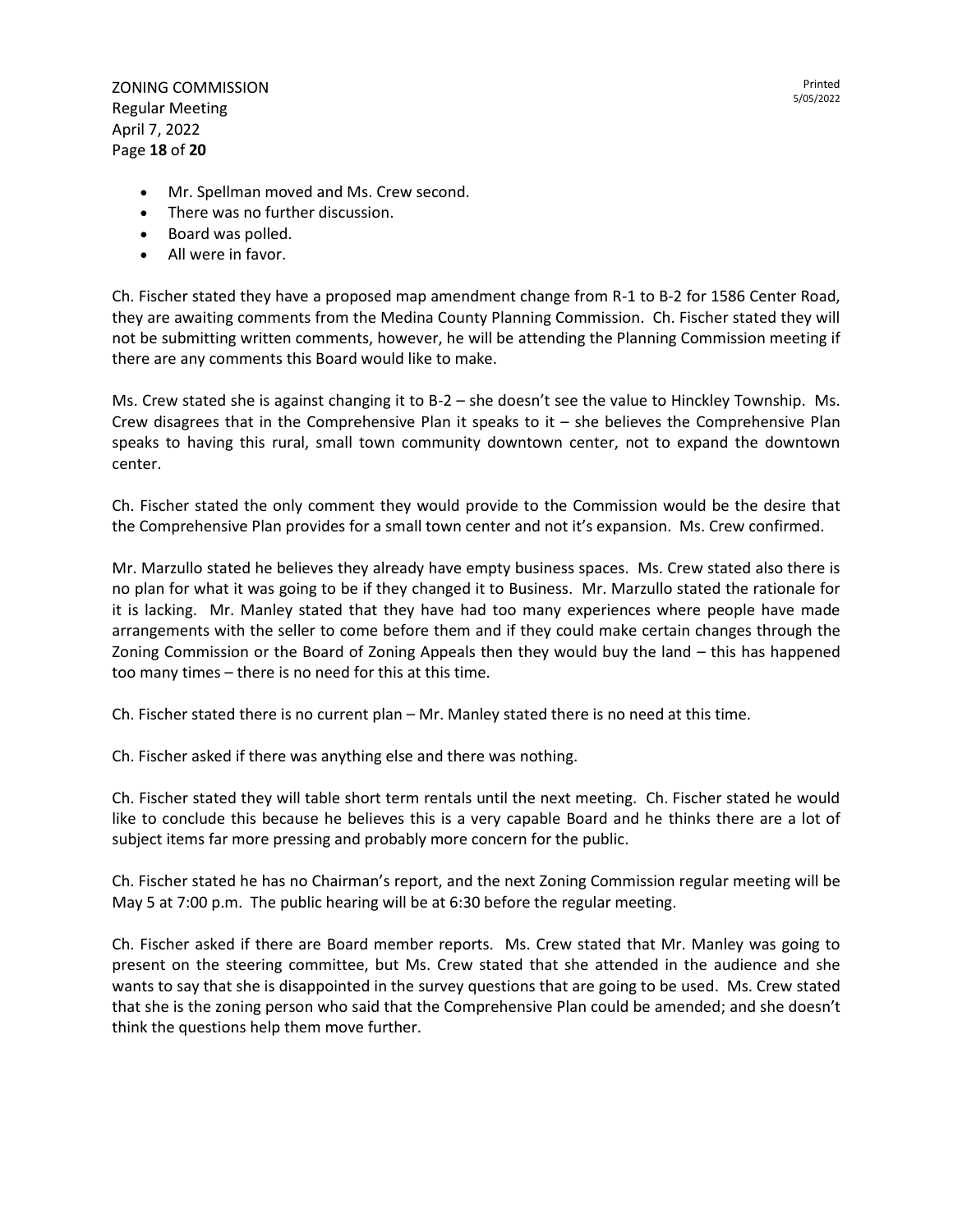Ch. Fischer stated his understanding is that at the April meeting, the steering committee will decide on the final questions and submit those – they are having a work session for the purpose of identifying what questions they want to present. Ms. Crew stated the questions to help zoning.

Mr. Spellman stated that Ch. Fischer is doing a great job as a chair. Mr. Spellman stated he agrees with Ms. Crew – if that school lot goes B-2 there is ample opportunity down the road where they may not have to break it up – there will be a lot of other things. Ch. Fischer stated he feels he would not have been doing his due diligence if he hadn't pointed that out. Mr. Spellman stated absolutely, that is their role. Mr. Spellman stated there was a lot of good feedback from the public at the public hearing and it serves its purpose.

Ch. Fischer asked if there were any public comments.

Mr. Richard Pearl asked about a parcel on the map and Ch. Fischer stated it is unowned. Ch. Fischer stated there is a tiny section that touches the school district and on Zillow it appears that there is a continuation of the parcel, but it's not – On the county's GIS it states there is no known owner for that parcel - they contacted tax map and they said sometimes that happens if surveys are done and one of the surveys is wrong and it could have been pinned incorrectly. Basically what happens is an adjacent owner, presumably through adverse possession, would have to take court action to get ownership of that parcel.

Trustee Augustine stated that if they ever feel their meetings are running long and they want to do a second meeting or a work session they can work that out as a Board. Also, if they feel they need a consultant for anything, please feel free to have a discussion on that and let her know.

Mr. Bindofer stated that he doesn't know how they will solve this, when he says something he has an intention and comments can be perceived in a different way. The question lies in the use of language, semantics, and subjectivity and this is what opens the door on all kinds of loopholes. Mr. Bindofer stated his humble opinion is that they will have to put an asterisk on the bottom and say this is what I mean so the other people's perception is taken away. Mr. Bindofer stated that as residents they elect Trustees and they are supposed to act for them. Mr. Bindofer asked if the Board is going to make the final decision next month on Pride One, but then he heard it will go back to the Trustees and it should because they represent the residents. Mr. Bindofer stated they should have a say through somebody and these public meetings help, they should know where they stand. He thought this was the end, and he is glad it was tabled. Mr. Bindofer asked who will make the final site plan decision.

Ch. Fischer stated the Zoning Commission will make a final approval or disapproval or whatever they are going to do on the final site plan, that will conclude it. The Zoning Inspector will have the option to inspect it all the way through to make sure it is complete. The Township is involved in the final deed, but they are not going to have a public hearing, this really is the end of the meeting session with respect to this. So when they do their vote, that is really it with respect to the public input portion of this. Ch. Fischer stated when he said that it goes back to the Township Trustees, he was referring to the map amendment. Ch. Fischer stated they are an appointed Board and they are actually an independent Board so their terms are intentionally longer than the Trustees terms because the idea is that you want